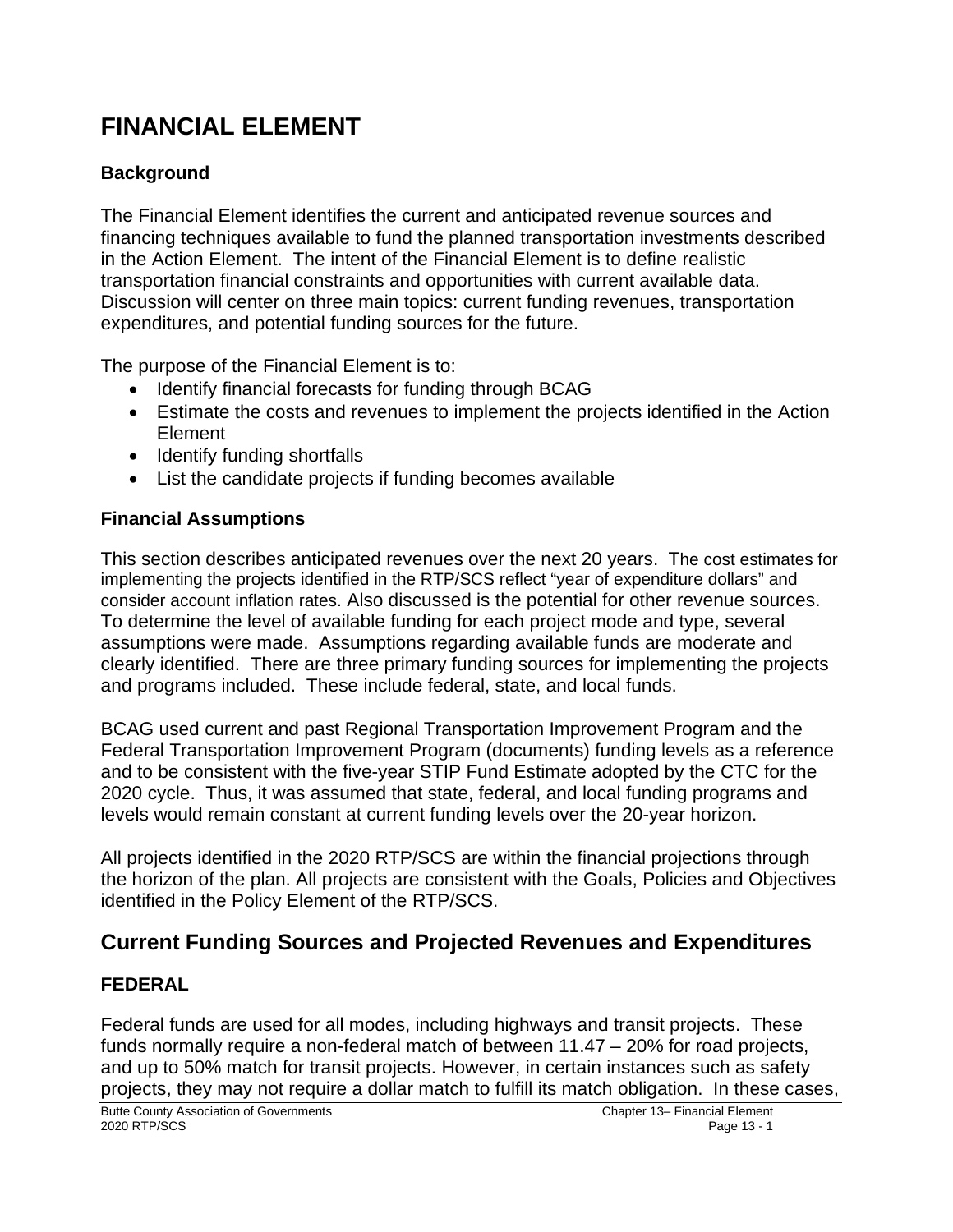the federal Toll Road Credit Program may be used to fulfill the local match requirement. BCAG utilizes this program to alleviate the local match burden to the local agencies. The federal HBP, CMAQ or earmark programs typically utilize toll credits to fulfill the match requirements.

**Fixing America's Surface Transportation Act (FAST Act)**, or Public Law (P.L.) 114-94. The FAST Act was signed into law on December 4, 2015 and will expire on September 30, 2020 is the most recent federal transportation legislation. The FAST Act was the first federal law in over ten previous years to provide long-term funding certainty for surface transportation, after multiple extensions of the Moving Ahead for Progress in the 21st Century Act (MAP-21) which began on October 1, 2012 and originally was set to expire on September 31, 2014. The FAST Act built on the initiatives established in MAP-21, the Safe, Accountable, Flexible, Efficient Transportation Equity Act: A Legacy for Users (SAFETEA-LU), the Transportation Equity Act for the 21st Century (TEA-21), and the Intermodal Surface Transportation Efficiency Act of 1991 (ISTEA). As of October 2020, reauthorization has not been approved by Congress. Continuing resolutions will likely remain in place until after the Presidential elections.

| <b>Fund Source</b>                                   | <b>Abbreviation</b> | <b>Primary Mode</b>             |
|------------------------------------------------------|---------------------|---------------------------------|
| Regional Surface Transportation Program              | <b>RSTP</b>         | Streets (Local)                 |
| <b>Congestion Mitigation/Air Quality</b>             | <b>CMAQ</b>         | <b>Air Quality</b>              |
| <b>Active Transportation Program</b>                 | <b>ATP</b>          | <b>Bicycle &amp; Pedestrian</b> |
| Federal Transit Administration Section 5307 FTA 5307 |                     | Urban transit                   |
| Federal Transit Administration Section 5311 FTA 5311 |                     | <b>Rural transit</b>            |
| Federal Transit Administration Section 5309 FTA 5309 |                     | Discretionary transit           |
| Federal Transit Administration Section 5310 FTA 5310 |                     | Discretionary transit           |
| Highway Bridge Program                               | <b>HBP</b>          | Bridges (Local)                 |
| Highway Safety Improvement Program                   | <b>HSIP</b>         | Streets (Local)                 |
| <b>Federal Airport Aviation Administration</b>       | <b>FAA</b>          | Aviation                        |
|                                                      |                     |                                 |

Table 13-1 Federal Funding Sources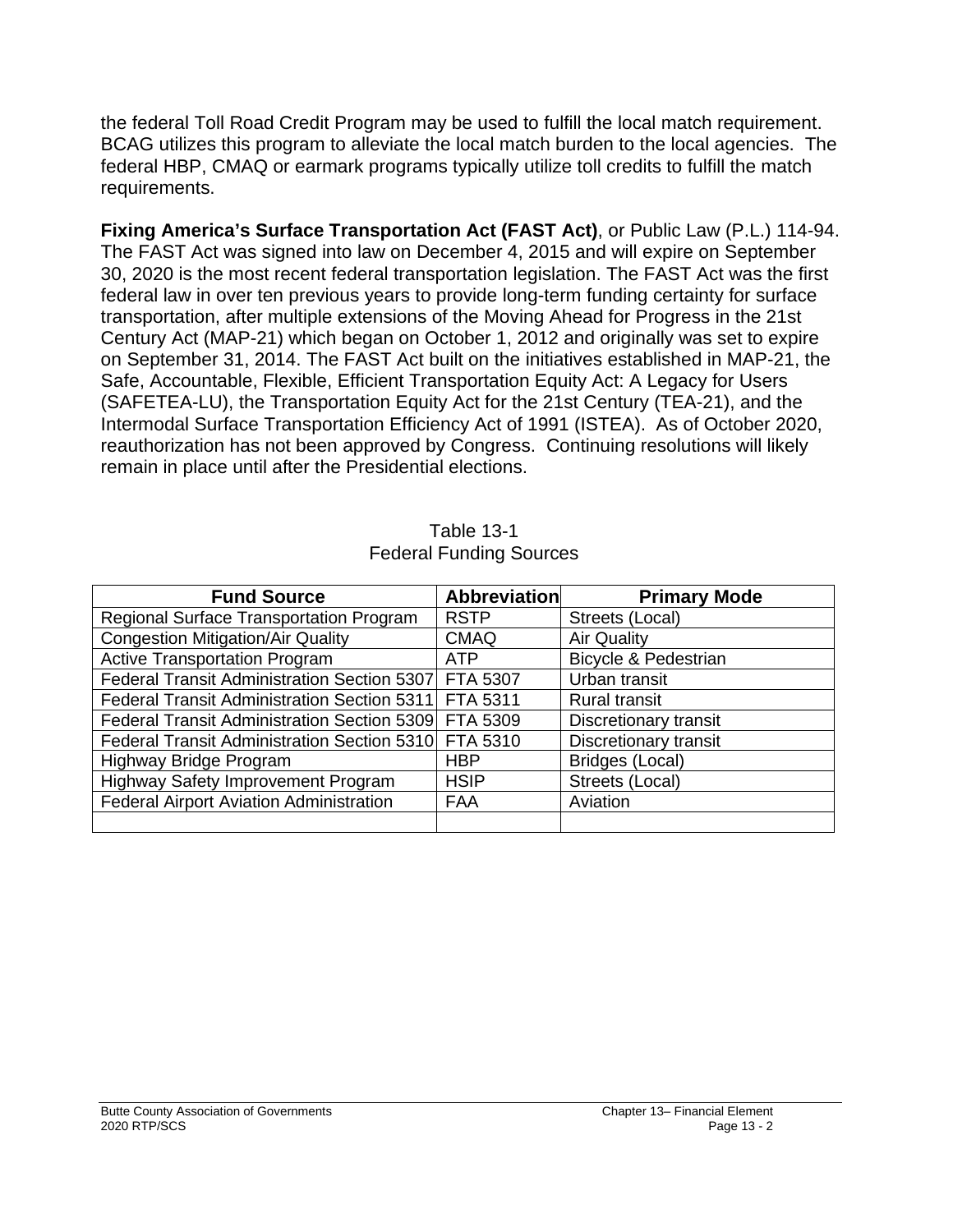**Surface Transportation Program (STP):** This funding pot guarantees counties 110% of their allocation under the old Federal Aid Urban/Federal Aid Secondary (FAU/FAS) program. These funds may be spent on streets and roads projects; however, jurisdictions may also use the funds for bikeway, pedestrian, transit, safety, ridesharing, traffic management, parking, environmental enhancements, and transportation control measure projects.

Counties with urbanized areas less than 200,000 are considered "rural" counties (such as Butte). As such, BCAG is eligible to exchange these federal dollars for state dollars to Caltrans. This process is known as "Regional STP Exchange". The advantage to this fund exchange is that federal monies have more stringent requirements, including a 20% local match, while state monies do not require any local match. In total, Butte County can expect to receive approximately \$65 million in RSTP Exchange funds during the 24-year period of the Plan.

RSTP funds are apportioned back to each of the cities, town and county, generally for road maintenance. All RSTP funds exchanged for state only funds will be spent on any eligible use as allowed under Article XIX of the State Constitution.

Assuming constant-funding levels over the horizon of this plan, total-funding revenues expected through STP exchange amounts to roughly \$2.7 million per year. This money is expected to be allocated mainly to local streets and roads projects primarily for road rehabilitation needs.

**Congestion Mitigation and Air Quality Program (CMAQ):** The purpose of the CMAQ program is to fund transportation related projects to help improve the region's air quality. The BCAG Board of Directors programs projects by approving or amending the Federal Transportation Improvement Program (FTIP). Projects are subject to "Timely Use of Funds" provisions identified in Assembly Bill 1012, Chaptered in 1999. CMAQ funds are made available for programming at the discretion of the BCAG Board of Directors based on programming capacity availability. Based on current estimates provided by Caltrans as part of the development of the 2021 FTIP, BCAG may expect to receive approximately \$1.9 million per year or roughly \$40 million through 2040.

All CMAQ funds received will be programmed throughout the nonattainment areas in Butte County. All projects must demonstrate a reduction in emissions for the respective non-attainment pollutant. Caltrans maintains a CMAQ website at: http://www.dot.ca.gov/hg/transprog/federal/cmag/Official\_CMAQ\_Web\_Page.htm.

**Highway Bridge Program (HBP):** This funding provides for construction and maintenance of bridges. Depending on the size and scope of the project, the range of HBP funds is typically between \$500,000 and \$1,000,000, but may be more depending on the project. Based on feedback from the public works directors on which bridge projects are planned, Butte County can expect to receive approximately \$60 million over the horizon of the RTP/SCS. These funds are not apportioned. Local cities and county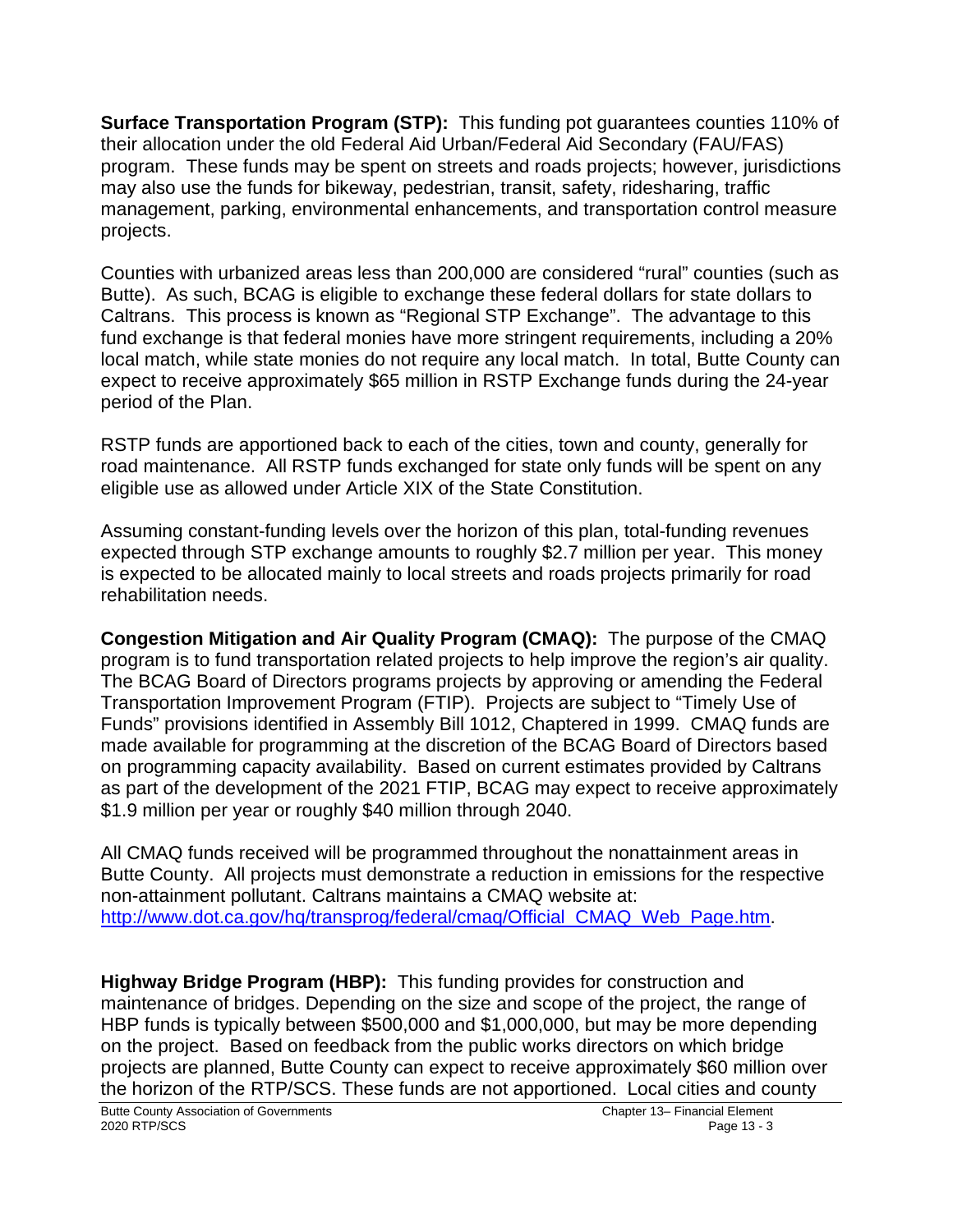are required to prepare grant application packages to Caltrans for funding consideration. The County is the typical applicant with a very successful track record. The bridge program does not project out funding or projects beyond 10 years.

A list of specific HBP candidate projects has been included in the Action element of the RTP/SCS. Caltrans and FHWA ultimately decide whether or not a project is approved for HBP funding. Caltrans typically amends the HBP statewide list twice a year.

**Highway Safety Improvement Program (HSIP):** This program provides funds to correct safety problems on roadways in the Federal-aid system, as well as rural minor collectors and local roads. Projects are nominated for funding by local jurisdictions and selected by Caltrans. These funds are spent on local streets and roads. These are competitive grants in which a target of funds cannot be determined. However, the region has a received an HSIP grant every couple of years. Currently within the timeframe of the FTIP, BCAG will be receiving \$9.6 million.

#### **Federal Transit Administration**

The federal government provides financial assistance to transit operators throughout the country through the Federal Transit Act. There are various sections of the law under which funding is allocated based on purpose, type of transit service, and size of the community. There are three specific programs which Butte County typically receives grants from, they include:

**Section 5307:** Under this section, funds are provided on a formula basis for capital and operating expenses for small urban transit systems. BCAG currently receives funding from this program to support the urban area of Chico transit service on Butte Regional Transit, also known as B-Line. In fiscal year 2019/20, BCAG will be receiving approximately \$2.4 million to fund transit capital and operations. BCAG can expect to receive approximately \$52 million over the period of the RTP/SCS. Funding in the early years have received an increase due to the federal CARES Act which augmented 5307 apportionments. This is not expected to be an ongoing revenue source.

**Section 5311:** Under this section, funds are provided to non-urbanized transit systems. Funds are provided on a formula basis for capital and operating expenses. BCAG is the designated recipient of these funds as the operator of B-Line serving the non-urbanized areas of Butte County. During the horizon of the RTP/SCS, it is anticipated that Butte County can expect to receive approximately \$15 million for operating and capital expenses. Within the 5311 program, BCAG is now participating in the 5311(f) subset program for intercity transit subsidies. Because this program is grant driven and not by apportionment, the regional estimate for the timeframe of the RTP/SCS is \$6 million.

**Section 5310:** This program provides discretionary grants to private, non-profit organizations for capital expenses in transporting the elderly and disabled. Social service transportation providers in Butte County, such as the Work Training Center, regularly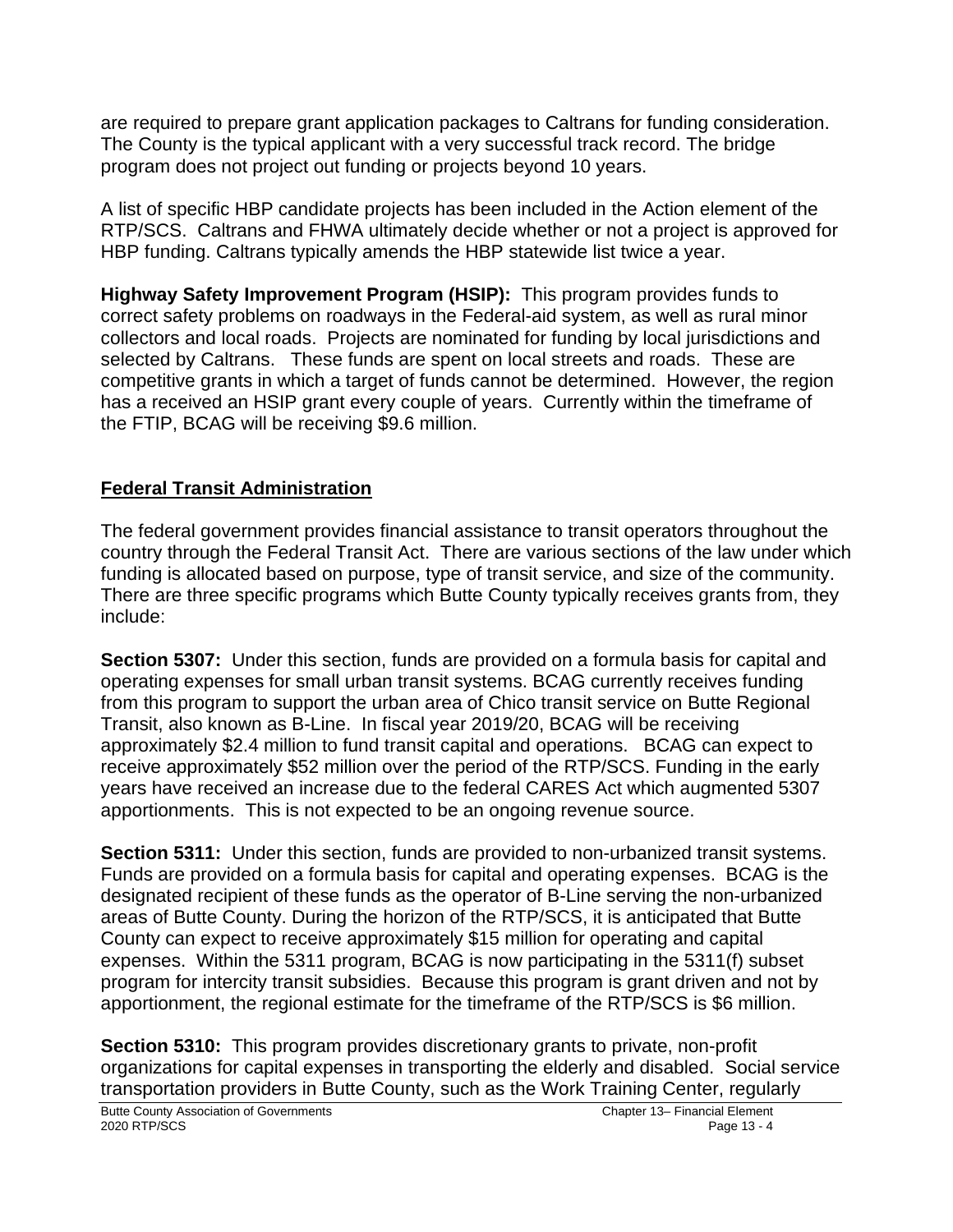apply for and receive Section 5310 grants to purchase accessible vehicles. BCAG will also be applying for these funds for paratransit vehicles. While Caltrans administers the program, the approval is made by the California Transportation Commission. Projects for 5310 funds are required to be included in a Coordinated Human Services Transportation Plan. The estimate for the 20-year horizon of the plan is approximately \$6 million.

#### **Federal Aviation Administration**

The Airport Improvement Program (AIP), administered by the Federal Aviation Administration (FAA), provides grants to public agencies and in some cases, to private owners and entities for the planning and development of public-use airports that are included in the National Plan of Integrated Airport Systems (NPIAS). The NPIAS identifies nearly 3,400 existing and proposed airports nationwide that are significant to national air transportation and thus eligible to receive federal grants. An AIP grant constitutes 90 percent of a project cost. The FAA requires that the local sponsor receiving the grant provide a 10 percent match. Depending on sponsor eligibility (including participation in the CIP) and available funds, the State may contribute up to 5 percent of the federal grant amount to the local sponsor to assist in meeting their 10 percent requirement.

Chico and Oroville Municipal Airport are the primary public use airports in Butte County. Between these airports, Caltrans's CIP has identified \$60.5 million in aviation projects within the timeframe of the RTP/SCS. Specific projects can be found in the Aviation Chapter of the RTP/SCS.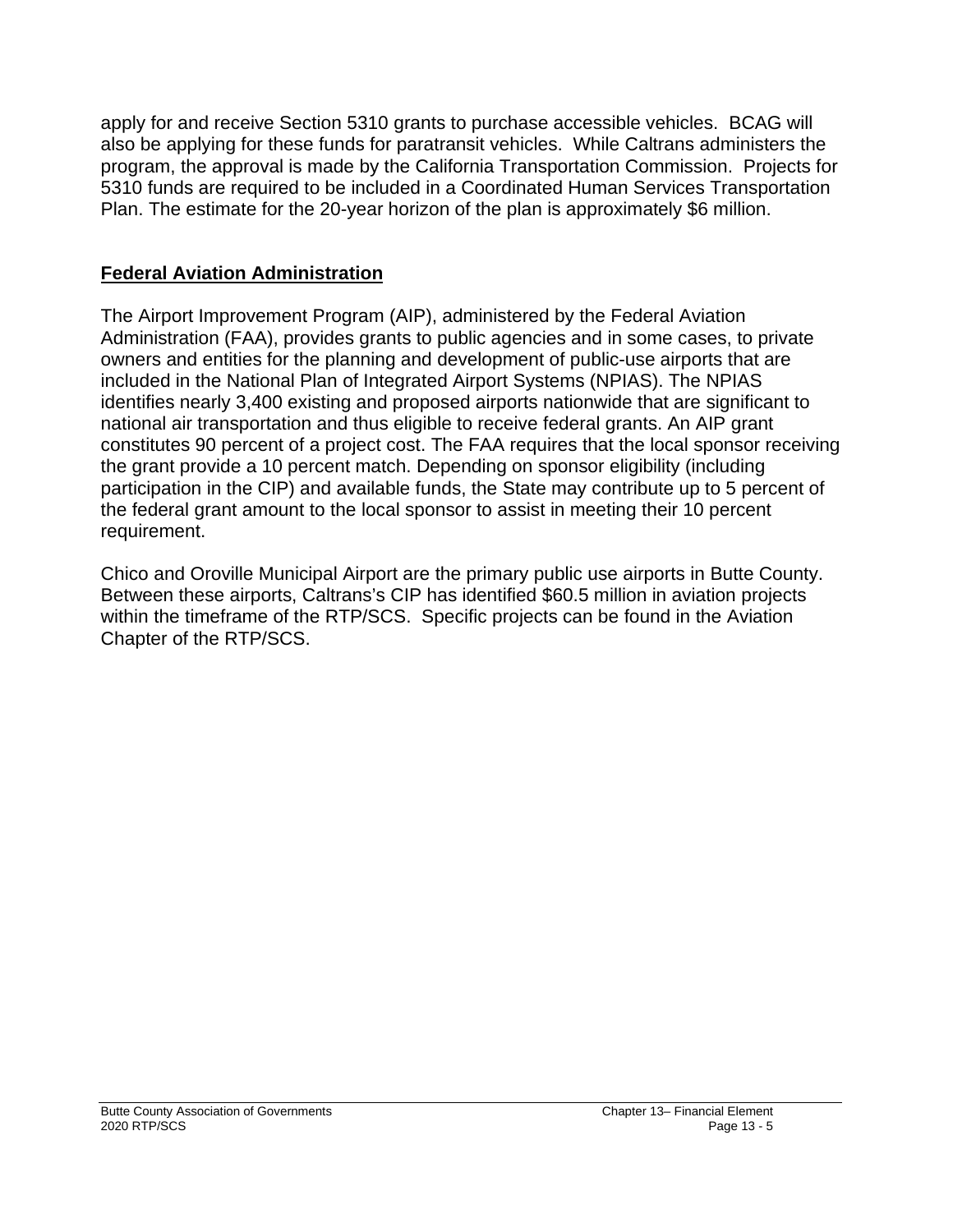### **STATE**

State funds are generated by license fees, truck fees, sales and fuel taxes, and other state apportioned funds.

| <b>Fund Source</b>                        | <b>Abbreviation</b> | <b>Primary Mode</b>                  |
|-------------------------------------------|---------------------|--------------------------------------|
| Interregional Improvement Program/STIP    | -liP                | State Highways - SR 70 Corridor      |
| Regional Improvement Program/STIP         | <b>RIP</b>          | State Highways - Regional            |
| State Highways Operations and Protection  | <b>SHOPP</b>        | State Highways - Safety/Rehab        |
| Program                                   |                     |                                      |
| TDA: Local Transportation Fund            | <b>LTF</b>          | Transit first, streets, bike and ped |
|                                           |                     | projects (Local)                     |
| <b>TDA: State Transit Assistance Fund</b> | <b>STA</b>          | <b>Transit (100%)</b>                |
| <b>State Fuel Tax</b>                     | <b>Fuel Tax</b>     | Streets (Local)                      |
| State Fuel Tax RMRA (SB 1)                | <b>RMRA</b>         | Streets (Local)                      |

#### Table 13-2 State Funding Sources

#### **State Transportation Improvement Program (STIP)**

The STIP identifies all major transportation improvements for state highways and other programs by county. SB 45 consolidated several transportation funding programs into essentially two programs that make the STIP, a local discretionary pot (Regional Improvement Program-RIP) and the state discretionary pot (Interregional Improvement Program-IIP). The 2020 RTP/SCS is consistent with the STIP, ITIP & RTIP.

**Regional Improvement Program (RIP):** The regional improvement program funds are made available to the regional transportation planning agencies (BCAG), and make up 75% of the STIP. Regions have the discretion to select and program transportation improvement projects on state highways, local roads, and for transit, bike lanes, etc. within the region. Projects for RIP funding are identified in the Regional Transportation Improvement Program (RTIP document). The California Transportation Commission is required to adopt the entire regional program or reject it in its entirety.

The STIP projections prepared are based on the 2020 STIP Fund Estimate. BCAG has taken a conservative approach to identify what is realistic for the region. Over the next 20 years, Butte County can expect to have a programming capacity of approximately \$24 million. This is a stark contrast to the 2016 RTP which estimated revenues for the region closer to \$81 million. The funds for the RIP program have been declining and may continue to decline as California's priorities now work towards meeting Governor Newsom's Executive Order N-19-19 and California's Investment Strategies to address climate change. The emphasis moving forward is alternative transportation, high speed rail, clean vehicles and air quality. While the priorities are well intended and needed, the reality is gas tax revenues will continue to decline. Fortunately, the SR 70 Corridor of projects in which the STIP and the SHOPP are the primary fund sources is fully programmed and for the most part, under way in the project delivery process.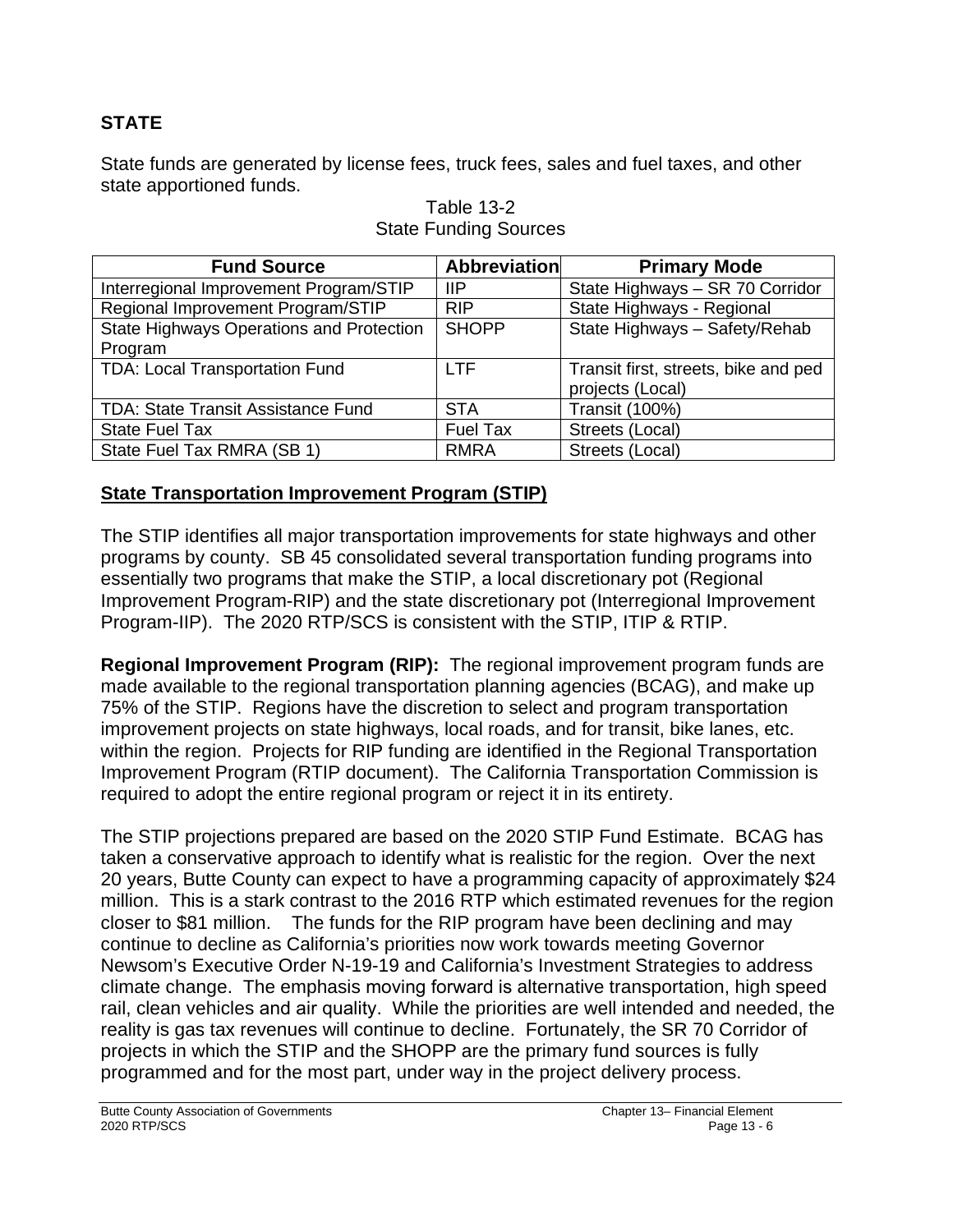The specific list of financially constrained projects for RIP funds include the SR 70 Passing Lane Project Segment 1, 2 and 3. No other projects are identified at this time due to the magnitude of cost for the project and the limited RIP funds available. Should a cost increase be necessary for unforeseen circumstances, BCAG may be required to utilize unprogrammed RIP programming capacity. It is anticipated that by the time of preparation of the 2024 RTP/SCS, it will be known if existing revenues programmed are sufficient at which point a confident decision can be made by the BCAG Board to identify a new RIP/STIP project for the region.

**Interregional Improvement Program (IIP):** Caltrans has the discretion for programming "interregional" funds which constitute 25% of the STIP. Projects will focus on SR 70 Corridor in Butte County. These projects will primarily address safety as well as people and goods movement from region to region.

The specific list of projects are the same SR 70 projects discussed above. Caltrans has programmed \$13.2 million for the completion of these projects. The combination of RIP and IIP funds represent approximately 30 percent of the total cost of the projects. The remaining costs are being funded by the SHOPP Program due to fatalities along the corridor and the severity of safety concerns.

### **State Highway Operations and Protection Program (SHOPP)**

Biennially, Caltrans is required to prepare a State Highway Operations and Protection Program for expenditure of transportation funds for major capital improvements that are necessary to preserve and protect the state highway system. Projects included in the program are limited to capital improvements relative to maintenance, safety, and rehabilitation of state highways and bridges that do not add new traffic lanes to the system. Caltrans is required to review a draft of the proposed SHOPP program with the RTPAs prior to submitting the SHOPP to the California Transportation Commission for adoption. Projects can also include bridge replacement and seismic retrofitting. The current estimate for the SHOPP over the 20-year period is \$189 million.

BCAG used the current adopted SHOPP and Caltrans' 2010 year SHOPP plan to forecast what Butte County can expect to receive over the next 20 years. Beyond the 10-Year SHOPP, BCAG has developed a "lump sum" category. The adopted SHOPP can be found at:

[http://www.dot.ca.gov/hq/transprog/shopp.htm.](http://www.dot.ca.gov/hq/transprog/shopp.htm)

# **Transportation Development Act (TDA)**

Passed in 1971, this legislation provides a regular, guaranteed source of funds for local transit. These funds are administered by the Regional Transportation Planning Agency (RTPA) and apportioned to jurisdictions on a per-capita basis. There are two funding programs provided under TDA: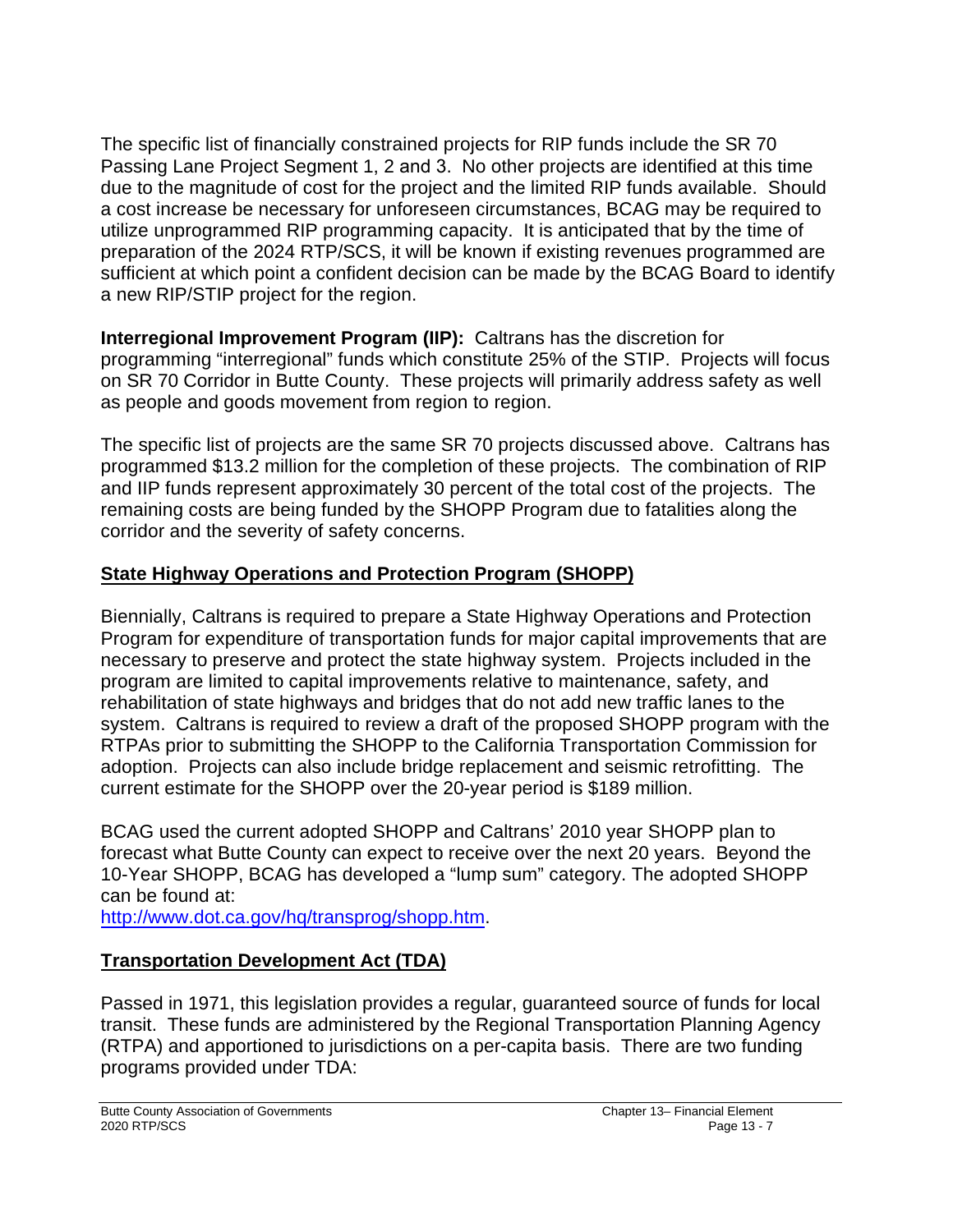**Local Transportation Fund (LTF):**  $\frac{1}{4}$ % of the sales tax is returned to the county in which it was generated for use in local transit. Under strict provisions of how the funds may be allocated and spent, the RTPA annually allocates these funds to jurisdictions for transit. The law also permits local agencies to use LTF on local streets and roads, provided that all unmet transit needs that are found reasonable to meet are funded. Each year, BCAG performs the annual unmet transit needs process with extensive public outreach. The ¼% share split to returned to the originating county has not ever been changed nor updated since its inception in 1971.

For fiscal year 19/20, Butte County's apportion is expect ed to received \$9.1 million in LTF funds. Projecting over the 20 year period, the total funding estimated to be available for LTF is \$183 million. Transit is now funded off the top and apportioned back to the cities and count.

LTF funds are apportioned back to the cities and county to fulfill their transit obligations. In some cases, local street and road improvements such as road maintenance or bike projects are also funded with LTF as allowed by TDA Statute once transit obligations have been fulfilled.

**State Transit Assistance (STA):** In the annual state budget process, additional transit funding may be made available. Under Section 99313, funding is apportioned to jurisdictions on a per capita basis, while Section 99314 funding is apportioned to transit operators based on farebox revenues.

Senate Bill 1 infused funding dedicated to transit utilizing the STA apportionment process to transit agencies. The for the Butte Region, STA apportionments doubled to approximately \$2 million per year. Pre-SB 1, apportionments were closer to \$1 million per year. The 2020 RTP/SCS is projecting out \$2 million per year for a total of \$40 million. While funds have decreased in 2020 as a result of COVID-19, this anomaly is not expected to remain constant as California returns to normal life. The annual apportionments are assumed to remain constant with no significant increases. STA funding is specifically for transit purposes.

**B-Line Fare Revenues**: Current B-Line farebox revenues estimates for the 19/20 fiscal year are \$1.3 million. Over the next 20 years the total estimate is \$26 million. These revenues are lower than the 2016 RTP/SCS. As the economy improves and gas prices remain relatively low, transit ridership usually takes a dip. BCAG however is working to improve the transit experience utilizing various methods to attract new ridership.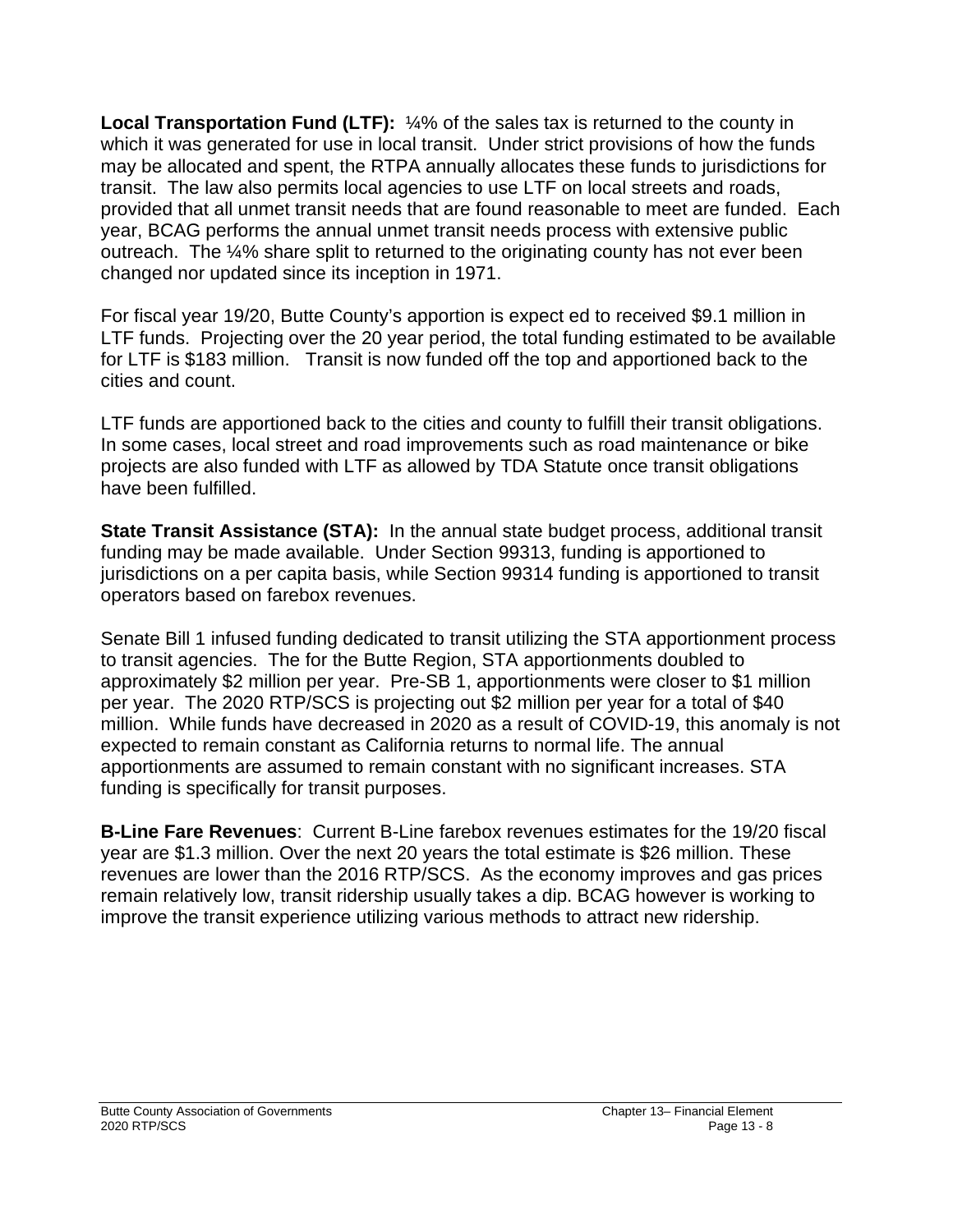#### **LOCAL**

#### **Traffic Mitigation/Impact Fees**

This category includes the various types of local assessments on new development projects which, as a result of their construction, are expected to generate additional traffic. Criteria and location of impact areas are set by the local jurisdictions. Most jurisdictions employ some type of traffic or transportation impact fee. Fees may be assessed area-wide, only in target sections of the jurisdiction, on a project-by-project basis as dictated by project impacts, or a combination of these. Several impact fee programs are currently in effect in Butte County, including those covering the Chico Urban Area, the Thermalito area, and the West side of Paradise.

#### **General Funds**

Local jurisdictions may choose to use general fund moneys to help finance transportation projects or services, including airport operations, or as local matching funds for transportation grants. Because of the impacts of the recession and Proposition 13 on local government general fund budgets, this is neither a popular nor commonly used option.

#### **State Fuel Tax & SB 1**

The state fuel tax to local cities and county is derived from the State Controllers Report for Local Streets and Roads. The annual apportionment figure was projected out to the year 2035. These funds are typically used for road maintenance. The specific fund source sections include 2105, 2106, 2107 and 2107.5. The respective figures are included in the following Summary of Revenues by Agency tables. As a total, the local agencies are projected to receive \$250 million over the period of the Plan.

Senate Bill (SB) 1, Chapter 5, Statutes of 2017, created the Road Maintenance and Rehabilitation Program (RMRP) to address deferred maintenance on the State Highway System and the local street and road system, and the Road Maintenance and Rehabilitation Account (RMRA) for the deposit of various funds for the program. A percentage of this new RMRA funding is apportioned by formula to eligible cities and counties pursuant to Streets and Highways Code section 2032(h) for basic road maintenance, rehabilitation, and critical safety projects on the local streets and roads system.

Cities and counties receiving RMRA funds must comply with all relevant federal and state laws, regulations, policies, and procedures. Expenditure authority for RMRA funding is governed by Article XIX of the California Constitution; Revenue and Taxation Code, Division 2, Part 5, Chapter 6, section 11051; and Streets and Highways Code, Chapter 2, Division 3, section 2030 (b). Program requirements include Streets and Highways Code sections 2034, 2036, 2037, and 2038. Local agencies are projected to receive approximately \$175 million over the next 20 years.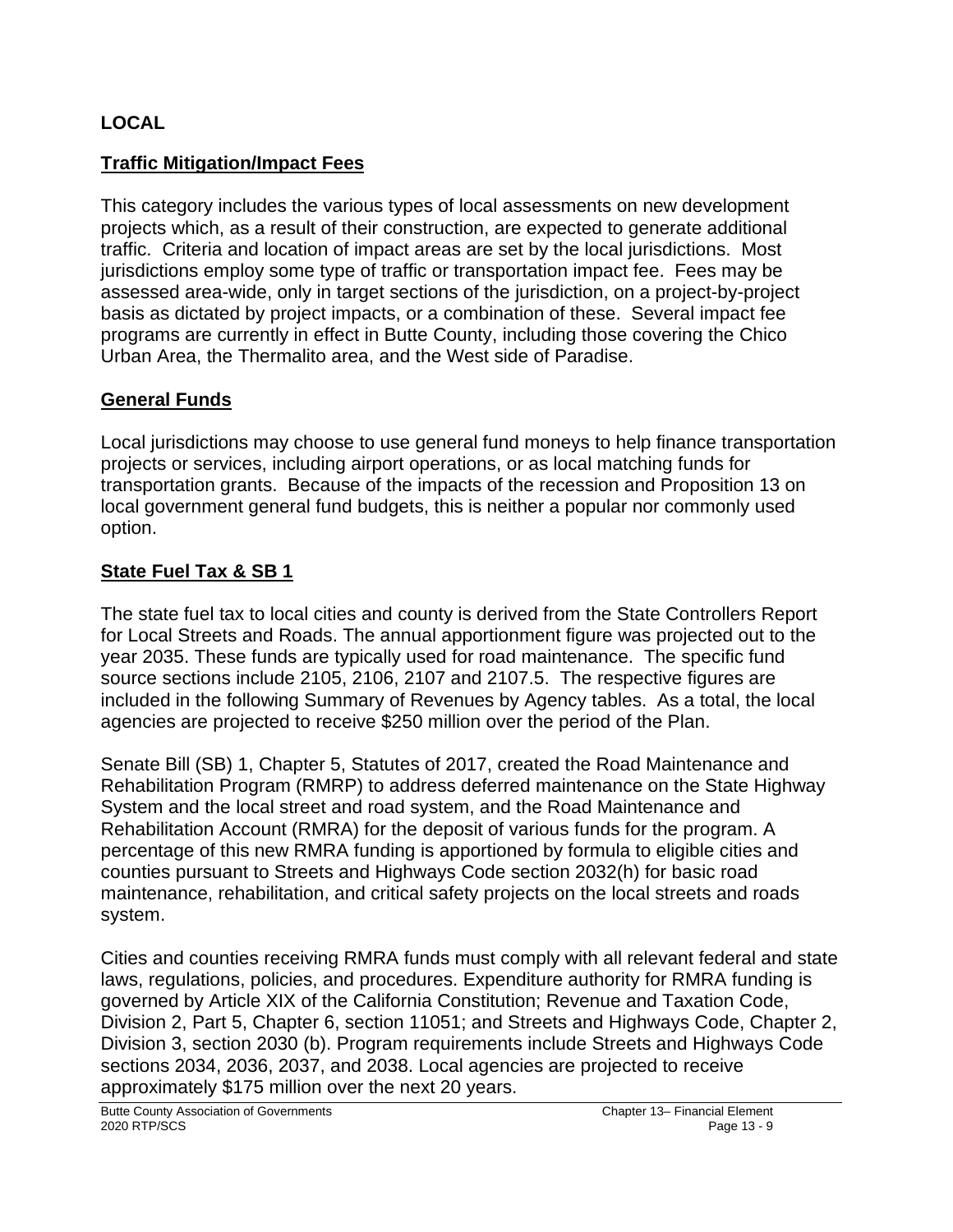#### **Maintaining the Transportation System in Butte County**

The following table identifies the functional classification of the federal aid system in Butte County by total miles. Typically, gas tax revenue is used to operate and maintain the system. The following financial tables are revenues for which the local agency can use to operate and maintain the freeways, highway and transit system within the region. BCAG will refine its GIS system over the next couple of years to better capture the federal aid system and transportation investments made on it.

Based on the following table, the average cost to maintain a road off the state highway system is \$1.1 million. Butte County has 182.32 of state highways miles to maintain according to the 2006 California Public Road Data reported for the Highway Performance Monitoring System. Therefore, the cost to maintain the system could be as high as \$200 million. At the local level, BCAG surveyed the local Cities and County to develop an average cost per mile of \$200,000. The total cost to maintain the rest of the system is estimated at \$395 million for a total of \$595 million. The funding for the transit element identified in Chapter 7 as FTA fund are restricted to be used for operations and capital. Transit would be supported by FTA and the TDA funds identified.

| <b>Rural Functional</b><br><b>Classification</b> | <b>Miles</b> | <b>Urban Functional</b><br><b>Classification</b> | <b>Miles</b> | <b>Total</b><br><b>ALL</b> |
|--------------------------------------------------|--------------|--------------------------------------------------|--------------|----------------------------|
| Interstate                                       | 0.00         | Interstate                                       |              |                            |
| <b>Other Principal</b>                           |              |                                                  |              |                            |
| Arterial                                         | 55.03        | Other Fwys & Expressways                         | 12.04        |                            |
| <b>Minor Arterial</b>                            | 84.00        | <b>Other Principal Arterial</b>                  | 53.94        |                            |
| <b>Major Collector</b>                           | 166.64       | <b>Minor Arterial</b>                            | 85.88        |                            |
| <b>Minor Collector</b>                           | 125.70       | Collector                                        | 155.04       |                            |
| Local                                            | 961.43       | Local                                            | 456.04       |                            |
| <b>Total Rural Miles</b>                         | 1392.80      | <b>Total Urban</b>                               | 762.94       | 2155.74                    |

Table 13-3 Functional Classification for Federal Aid System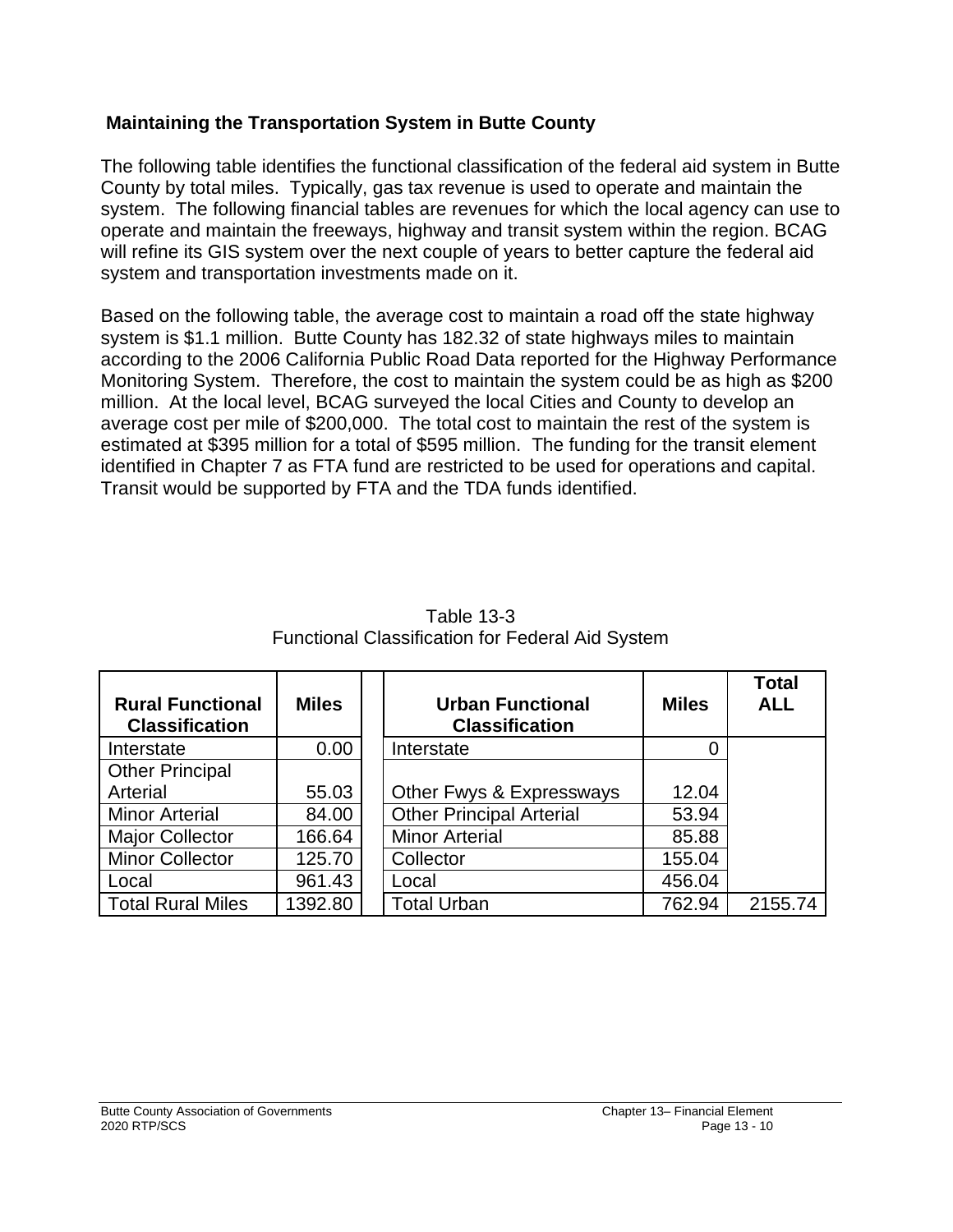#### Table 13-4 Highway Performance Monitoring System Butte County Maintained Miles

| <b>Agency</b>                   | <b>Rural</b> | Urban    | Total    | <b>Estimated Cost</b><br>to Maintain<br>(thousands) |
|---------------------------------|--------------|----------|----------|-----------------------------------------------------|
| <b>Biggs</b>                    | 10.9         | $\Omega$ | 10.9     | \$1,817                                             |
| Chico                           | 4.53         | 194.68   | 199.21   | \$33,202                                            |
| Gridley                         | 8.98         | 17.47    | 26.45    | \$4,408                                             |
| Oroville                        | 2.28         | 72.92    | 75.2     | \$12,533                                            |
| Paradise                        | 2.59         | 95.73    | 98.32    | \$16,387                                            |
| <b>Bureau of Indian Affairs</b> | 8            | $\Omega$ | 8        | \$1,333                                             |
| <b>County Unincorporated</b>    | 1,023.66     | 329.67   | 1353.33  | \$225,555                                           |
| State Highway                   | 129.84       | 52.48    | 182.32   | \$167,127                                           |
| <b>State Park Service</b>       | 53.78        | $\Omega$ | 53.78    | \$8,963                                             |
| <b>US Forest Service</b>        | 148.24       | $\Omega$ | 148.24   | \$24,707                                            |
| <b>Totals</b>                   | 1392.79      | 762.95   | 2,155.74 | \$496,032                                           |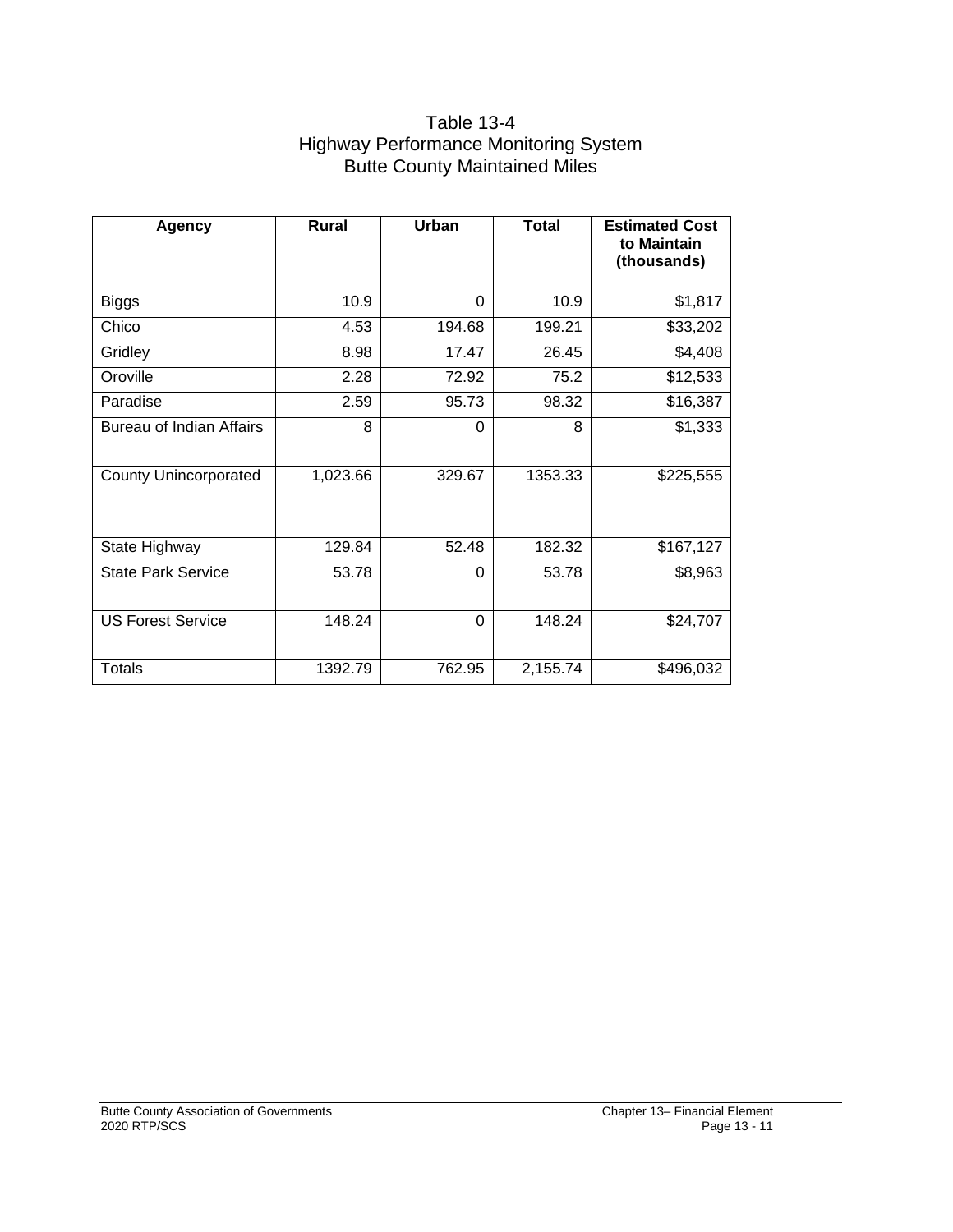#### Table 13-5 Revenues by Agency Summary

|                                              | <b>BCAG</b> |           |               |  |
|----------------------------------------------|-------------|-----------|---------------|--|
| <b>SOURCE</b>                                | Group 1     | Group 2   |               |  |
|                                              | 10          | 10        | <b>TOTALS</b> |  |
|                                              | 2020 - 2030 | 2030-2040 |               |  |
| STIP - Regional Improvement Program<br>(RIP) | 13,770      | 10,000    | 23,770        |  |
| Caltrans IIP                                 | 13,220      | 0         | 13,220        |  |
| Caltrans SHOPP                               | 189,793     | 0         | 189,793       |  |
| CMAQ - Streets & Roads                       | 9,698       | 9,698     | 19,395        |  |
| CMAQ - Non Motorized                         | 9,698       | 9,698     | 19,395        |  |
| <b>ATP</b>                                   |             | 39,270    | 39,270        |  |
| TDA - LTF                                    | 5,500       | 5,500     | 11,000        |  |
| Totals                                       | 241,678     | 74,165    | 315,843       |  |

|                                              | <b>BUTTE REGIONAL TRANSIT</b> |           |               |  |
|----------------------------------------------|-------------------------------|-----------|---------------|--|
|                                              | Group 1                       | Group 2   |               |  |
| <b>SOURCE</b>                                | 10                            | 10        | <b>TOTALS</b> |  |
|                                              | 2020 - 2030                   | 2030-2040 |               |  |
| TDA - LTF                                    | \$40,000                      | 40,000    | \$80,000      |  |
| TDA - STA                                    | \$20,000                      | 20,000    | \$40,000      |  |
| Transit Fare Revenue (B-Line only)           | 13,000                        | 13,000    | \$26,000      |  |
| FTA Sec. 5307 - BCAG/B-Line                  | 27,555                        | 24,555    | \$52,109      |  |
| FTA Sec. 5311 BCAG/B-Line                    | 7,375                         | 7,375     | \$14,750      |  |
| FTA Sec. 5310 Various Non Profit<br>Agencies | 3,000                         | 3,000     | \$6,000       |  |
| FTA 5311(f)                                  | 3,000                         | 3,000     | \$6,000       |  |
| <b>Totals</b>                                | \$113,930                     | \$110,930 | \$224,859     |  |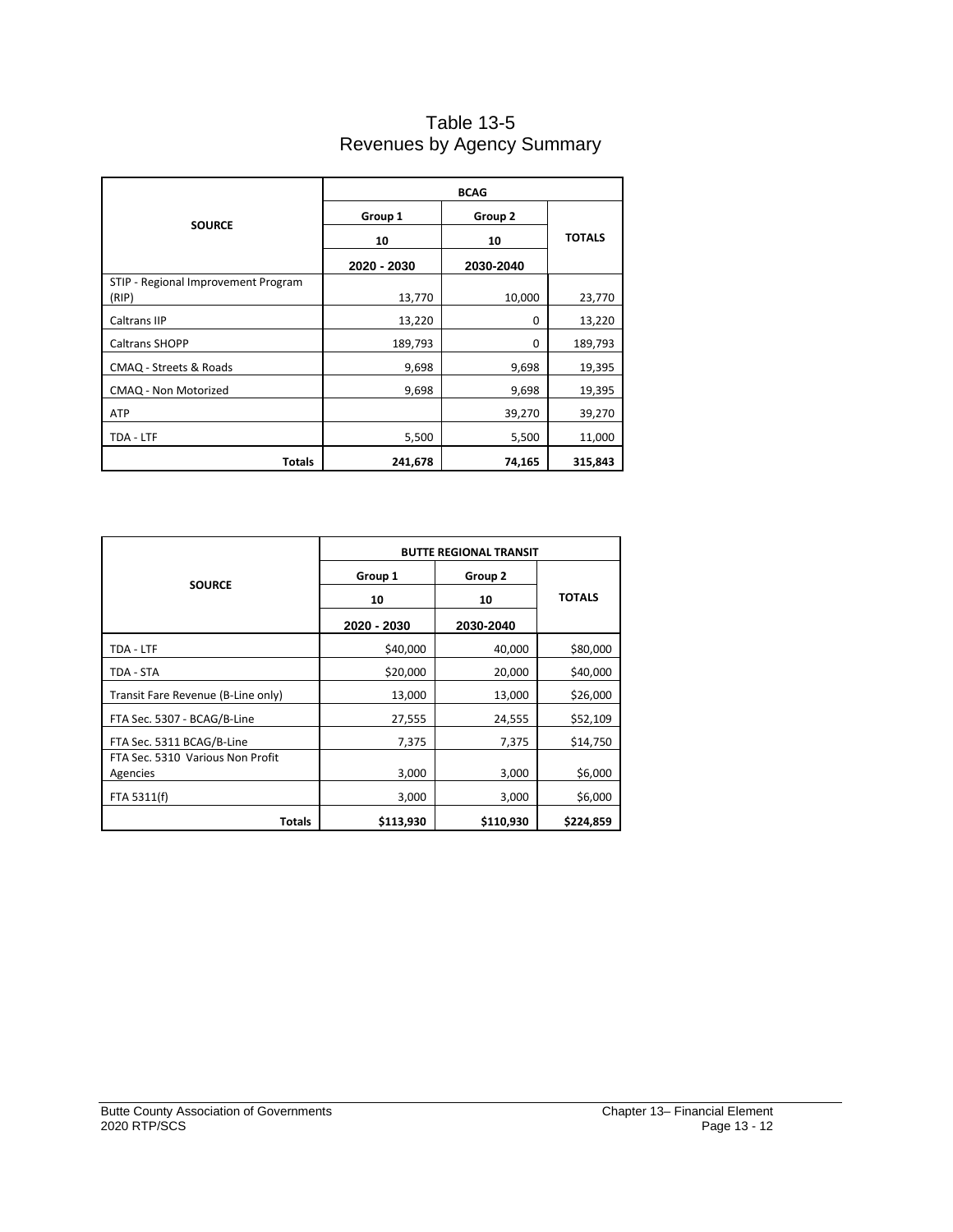| Table 13-5 - Continued |  |
|------------------------|--|
|------------------------|--|

|                                              |             | <b>BIGGS</b> |               |
|----------------------------------------------|-------------|--------------|---------------|
| <b>SOURCE</b>                                | Group 1     | Group 2      |               |
|                                              | 10          | 10           | <b>TOTALS</b> |
|                                              | 2020 - 2030 | 2030-2040    |               |
| <b>State Fuel Tax</b>                        | 585         | 585          | 1,169         |
| <b>SB1 RMRA</b>                              | 348         | 348          | 696           |
| TDA - LTF                                    | 456         | 456          | 912           |
| RSTP "State Exchange                         | 187         | 187          | 374           |
| <b>CMAQ</b>                                  | 160         |              | 160           |
| HBP - Highway Bridge Program                 |             |              | $\mathbf 0$   |
| HSIP - Highway Safety Improvement<br>Program |             |              | $\mathbf 0$   |
| Active Transportation Program (ATP)          | 809         | $\Omega$     | 809           |
| <b>TOTALS</b>                                | 2,545       | 1,576        | 4,121         |

|                                               | <b>CHICO</b> |           |               |  |
|-----------------------------------------------|--------------|-----------|---------------|--|
| <b>SOURCE</b>                                 | Group 1      | Group 2   |               |  |
|                                               | 10           | 10        | <b>TOTALS</b> |  |
|                                               | 2020 - 2030  | 2030-2040 |               |  |
| <b>State Fuel Tax</b>                         | 25,442       | 25,442    | 50,884        |  |
| SB 1 RMRA                                     | 18,775       | 18,775    | 37,550        |  |
| TDA - LTF                                     | 27,179       | 27,179    | 54,358        |  |
| <b>State Aeronautics Program</b>              |              |           |               |  |
| Local Funds                                   | 6,385        | 14,552    | 20,937        |  |
| RSTP "State Exchange                          | 12,788       | 12,788    | 25,576        |  |
| <b>CMAQ</b>                                   |              |           |               |  |
| HBP - Highway Bridge Program                  | 12,545       |           | 12,545        |  |
| HSIP - Highway Safety Improvement<br>Program* | 7,400        |           | 7,400         |  |
| Active Transportation Program (ATP)           | 21,894       |           | 21,894        |  |
| <b>FAA</b>                                    | 50,337       |           | 50,337        |  |
| <b>TOTALS</b>                                 | 182,745      | 98,736    | 281,481       |  |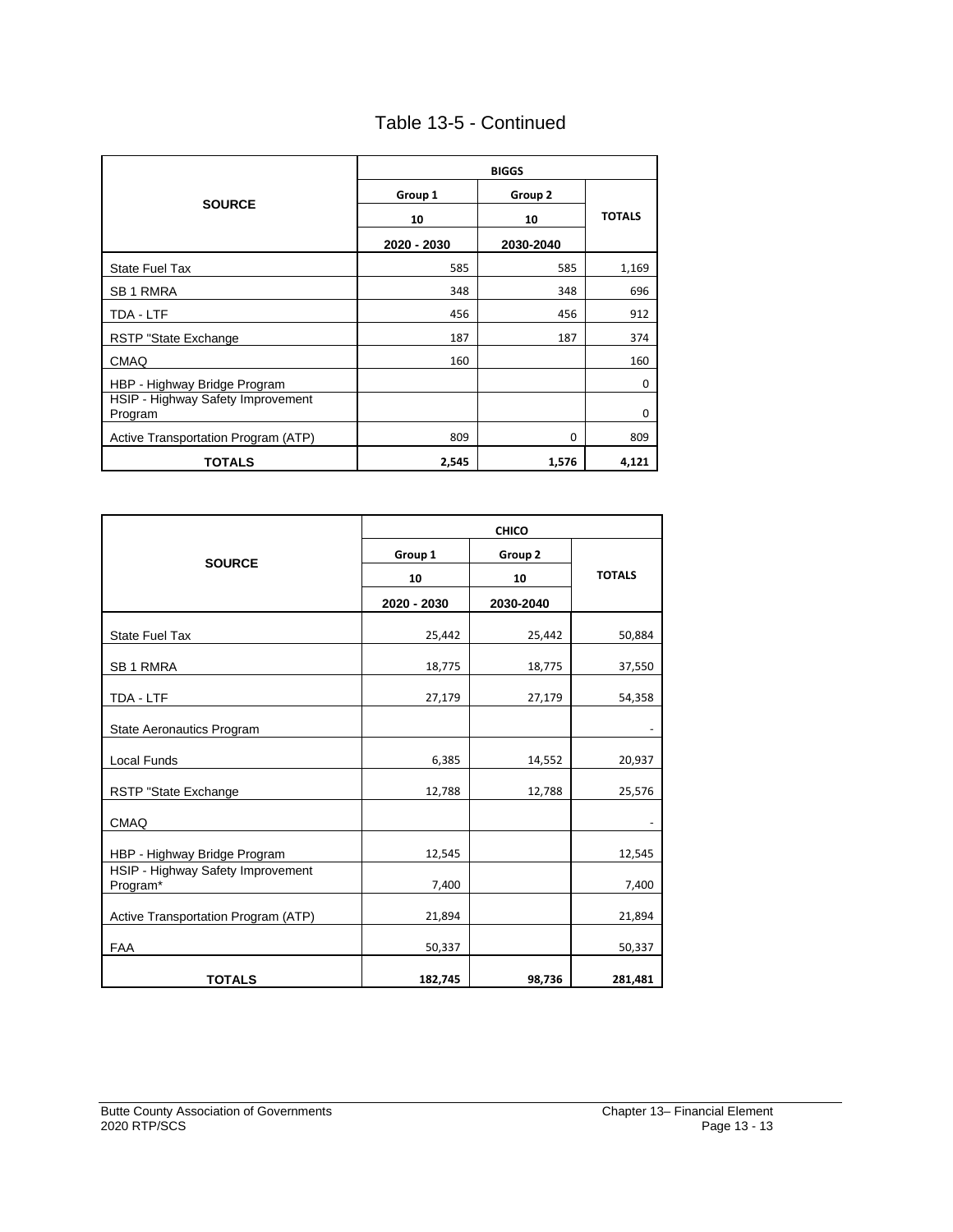| Table 13-5 - Continued |  |  |
|------------------------|--|--|
|------------------------|--|--|

|                                        | <b>GRIDLEY</b> |           |               |  |
|----------------------------------------|----------------|-----------|---------------|--|
|                                        | Group 1        | Group 2   |               |  |
| <b>SOURCE</b>                          | 10             | 10        | <b>TOTALS</b> |  |
|                                        | 2020 - 2030    | 2030-2040 |               |  |
| <b>State Fuel Tax</b>                  | 2,013          | 2,013     | 4,025         |  |
| SB <sub>1</sub> RMRA                   | 1,238          | 1,238     | 2,477         |  |
| TDA - LTF                              | 1,577          | 1,577     | 3,154         |  |
| Local Funds                            |                |           | 0             |  |
| RSTP "State Exchange                   | 837            | 837       | 1,674         |  |
| <b>CMAQ</b>                            |                |           | $\mathbf 0$   |  |
| Active Transportation Program<br>(ATP) |                |           | $\mathbf 0$   |  |
| TOTALS                                 | 5,665          | 5,665     | 11,330        |  |

|                                               | <b>OROVILLE</b> |           |               |  |
|-----------------------------------------------|-----------------|-----------|---------------|--|
| <b>SOURCE</b>                                 | Group 1         | Group 2   |               |  |
|                                               | 10              | 10        | <b>TOTALS</b> |  |
|                                               | 2020 - 2030     | 2030-2040 |               |  |
| <b>State Fuel Tax</b>                         | 4,692           | 4,692     | 9,384         |  |
| <b>SB1 RMRA</b>                               | 3,539           | 3,539     | 7,078         |  |
| TDA - LTF                                     | 4,789           | 4,789     | 9,578         |  |
| <b>State Aeronautics Program</b>              | 154             |           | 154           |  |
| Local Funds                                   | 434             | 504       | 938           |  |
| RSTP "State Exchange                          | 2,455           | 2,455     | 4,909         |  |
| <b>CMAQ</b>                                   | 540             |           | 540           |  |
| <b>Active Transportation Program</b><br>(ATP) | 3,451           | 0         | 3,451         |  |
| <b>FAA</b>                                    | 10,248          |           | 10,248        |  |
| <b>TOTALS</b>                                 | 30,302          | 15,979    | 46,281        |  |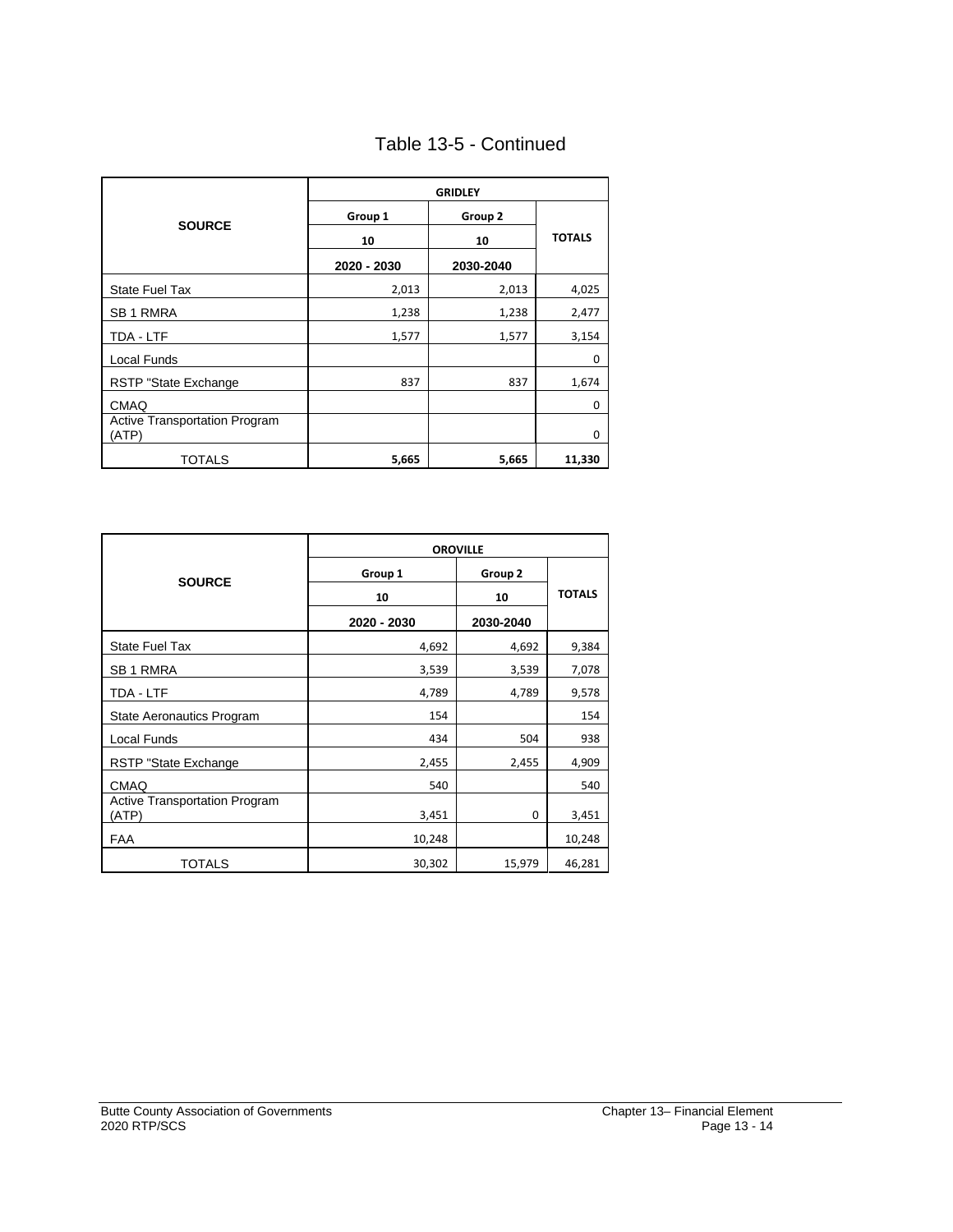#### Table 13-5 – Continued

|                                               | <b>PARADISE</b> |           |               |  |  |  |
|-----------------------------------------------|-----------------|-----------|---------------|--|--|--|
| <b>SOURCE</b>                                 | Group 1         | Group 2   |               |  |  |  |
|                                               | 10              | 10        | <b>TOTALS</b> |  |  |  |
|                                               | 2020 - 2030     | 2030-2040 |               |  |  |  |
| <b>State Fuel Tax</b>                         | 7,930           | 7,930     | 15,860        |  |  |  |
| <b>SB1 RMRA</b>                               | 4,720           | 4,720     | 9,440         |  |  |  |
| TDA - LTF                                     | 1,141           | 1,141     | 2,282         |  |  |  |
| Local Funds                                   |                 |           | 0             |  |  |  |
| <b>RSTP "State Exchange</b>                   | 1,512           | 1,512     | 3,023         |  |  |  |
| <b>CMAQ</b>                                   | 350             |           | 350           |  |  |  |
| HSIP - Highway Safety Improvement<br>Program* | 1,232           |           | 1,232         |  |  |  |
| Active Transportation Program (ATP)           | 10,615          |           | 10,615        |  |  |  |
| TOTALS                                        | 27,500          | 15,303    | 42,802        |  |  |  |

|                                               | <b>BUTTE COUNTY</b> |           |               |  |  |
|-----------------------------------------------|---------------------|-----------|---------------|--|--|
| <b>SOURCE</b>                                 | Group 1             | Group 2   |               |  |  |
|                                               | 10                  | 10        | <b>TOTALS</b> |  |  |
|                                               | 2020 - 2030         | 2030-2040 |               |  |  |
| <b>State Fuel Tax</b>                         | 84,572              | 84,572    | 169,143       |  |  |
| <b>SB1 RMRA</b>                               | 58,881              | 58,881    | 117,762       |  |  |
| TDA - LTF                                     | 16,663              | 16,663    | 33,326        |  |  |
| Local Funds                                   | 8,100               |           | 8,100         |  |  |
| RSTP "State Exchange"                         | 9,611               | 9,611     | 19,222        |  |  |
| <b>CMAQ</b>                                   | 350                 |           | 350           |  |  |
| HBP - Highway Bridge Program *                | 48,006              |           | 48,006        |  |  |
| HSIP - Highway Safety Improvement<br>Program* | 1,000               |           | 1,000         |  |  |
| Active Transportation Program (ATP)           | 2,501               |           | 2,501         |  |  |
| <b>TOTALS</b>                                 | 229,684             | 169,727   | 399,411       |  |  |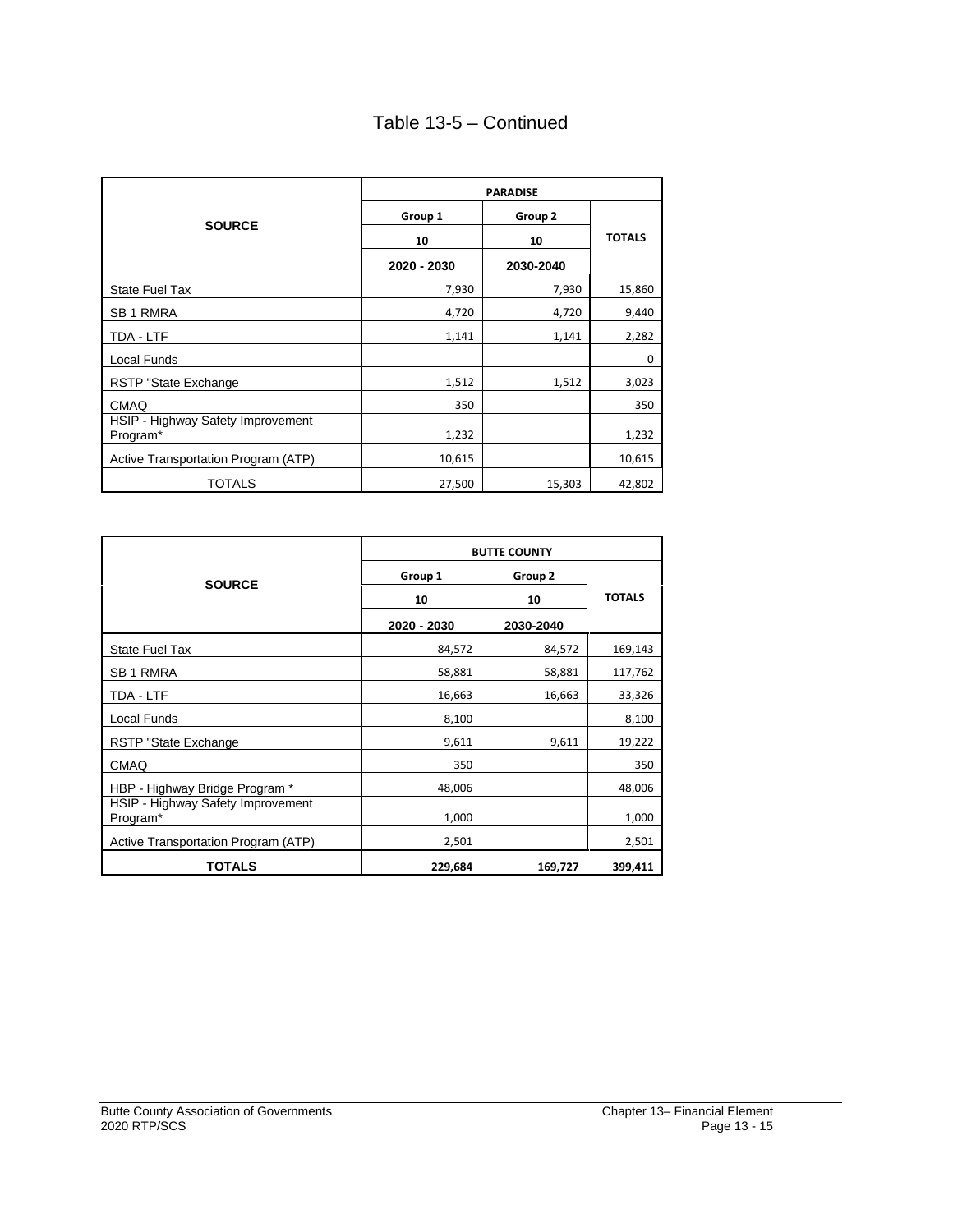|                                              | <b>TOTALS</b> |           |               |  |  |  |
|----------------------------------------------|---------------|-----------|---------------|--|--|--|
| <b>2020 RTP/SCS</b>                          | Group 1       | Group 2   |               |  |  |  |
| <b>FUNDING SOURCES</b>                       | 10            | 10        | <b>TOTALS</b> |  |  |  |
|                                              | 2020 - 2030   | 2030-2040 |               |  |  |  |
| STIP - Regional Improvement Program<br>(RIP) | 13,770        | 10,000    | 23,770        |  |  |  |
| Caltrans IIP                                 | 13,220        | 0         | 13,220        |  |  |  |
| Caltrans SHOPP                               | 189,793       | 0         | 189,793       |  |  |  |
| Active Transportation Program (ATP)          |               | 39,270    | 39,270        |  |  |  |
| <b>State Fuel Tax</b>                        | 125,233       | 125,233   | 250,467       |  |  |  |
| SB 1 RMRA                                    | 87,502        | 87,502    | 175,004       |  |  |  |
| TDA - LTF                                    | 97,305        | 97,305    | 194,610       |  |  |  |
| TDA - STA                                    | 20,000        | 20,000    | 40,000        |  |  |  |
| Transit Fare Revenue (B-Line only)           | 13,000        | 13,000    | 26,000        |  |  |  |
| <b>State Aeronautics Program</b>             | 60,585        | 0         | 60,585        |  |  |  |
| Local Funds                                  | 14,919        | 15,056    | 29,975        |  |  |  |
| RSTP "State Exchange                         | 27,389        | 27,389    | 54,778        |  |  |  |
| <b>CMAQ</b>                                  | 20,795        | 19,395    | 40,190        |  |  |  |
| FTA Sec. 5307 - BCAG/B-Line                  | 27,555        | 24,555    | 52,109        |  |  |  |
| FTA Sec. 5311 BCAG/B-Line                    | 7,375         | 7,375     | 14,750        |  |  |  |
| FTA Sec. 5310 Various Non Profit<br>Agencies | 3,000         | 3,000     | 6,000         |  |  |  |
| FTA 5311(f)                                  | 3,000         | 3,000     | 6,000         |  |  |  |
| HBP - Highway Bridge Program                 | 60,551        | 0         | 60,551        |  |  |  |
| HSIP - Highway Safety Improvement<br>Program | 9,632         | 0         | 9,632         |  |  |  |
| Active Transportation Program (ATP)          | 39,270        | 0         | 39,270        |  |  |  |
| <b>FAA</b>                                   | 60,585        | 0         | 60,585        |  |  |  |
| <b>TOTALS</b>                                | 894,479       | 492,081   | 1,386,560     |  |  |  |

#### Table 13-5 – Continued

#### **Fiscal Constraint**

The funding identified demonstrate and reflect the RTP/SCS is a fiscally constrained plan with reasonably anticipated revenues to fund the costs identified for the specific projects identified.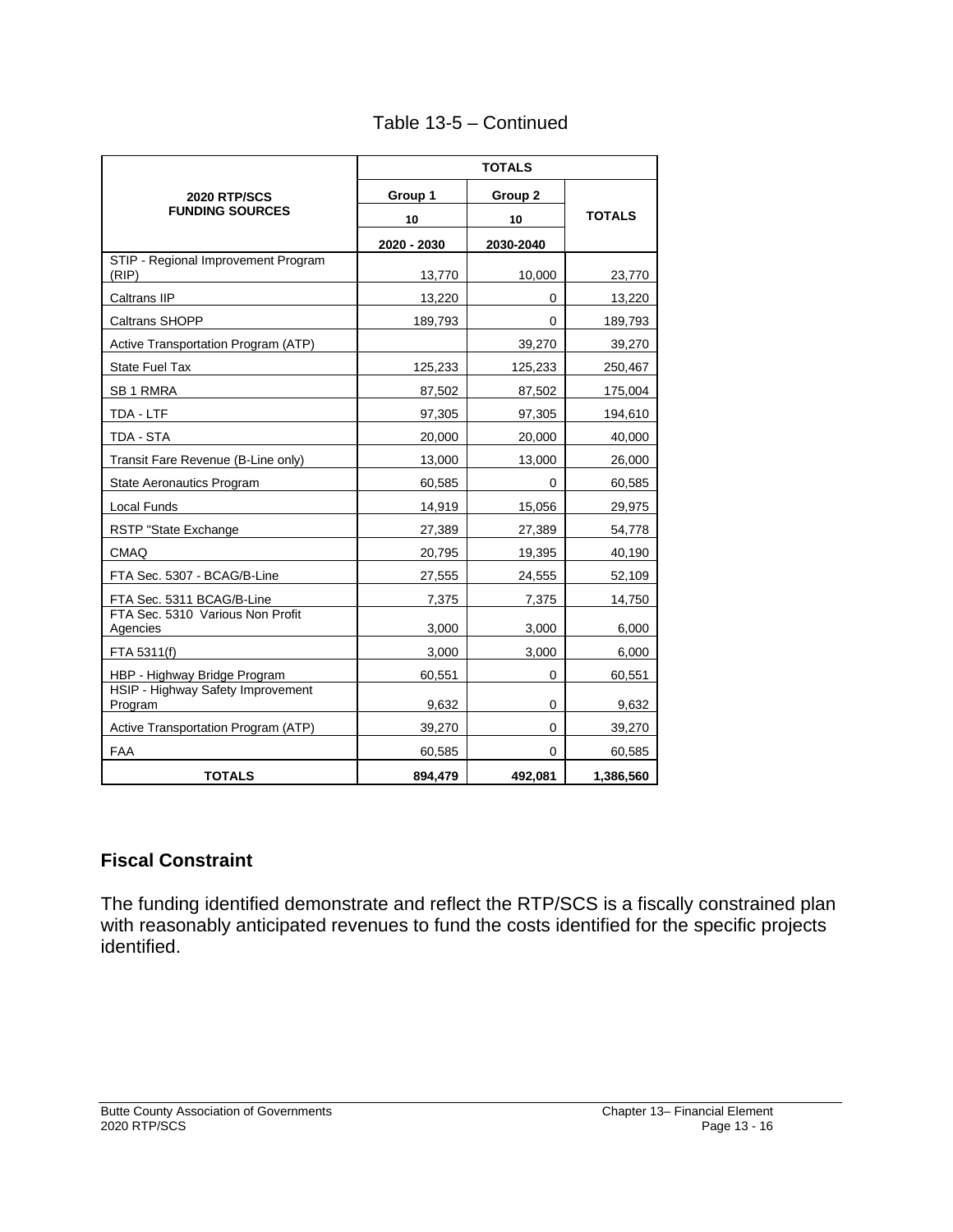| #   | Implementing<br>Agency | Project<br><b>Type</b>  | <b>Title</b>                                               | Project<br><b>Descriptioin</b>                                                                                                                                                                                                                                                              | <b>Project</b><br>ID         | <b>Fund Total</b><br><b>Estimate</b><br>(1,000s) | <b>STATUS</b><br>Programmed<br><b>Planned</b><br>Project<br><b>Development</b><br><b>Unconstrained</b> | Cost<br><b>Estimate -</b><br>All<br>components |
|-----|------------------------|-------------------------|------------------------------------------------------------|---------------------------------------------------------------------------------------------------------------------------------------------------------------------------------------------------------------------------------------------------------------------------------------------|------------------------------|--------------------------------------------------|--------------------------------------------------------------------------------------------------------|------------------------------------------------|
|     |                        |                         |                                                            |                                                                                                                                                                                                                                                                                             |                              |                                                  |                                                                                                        | (1,000s)                                       |
| 106 | Chico                  | Bicycle &<br>Pedestrian | Chico -<br>Paradise<br>Bikeway<br>Project                  | Construct new<br>combination Class<br>$1 & 2$ as<br>appropriate from<br>existing Class 1<br>bike path at the<br>intersection of<br>Honey Run and<br>the Skyway to<br><b>Paradise Memorial</b><br>Path at the<br>intersection of<br><b>Skyway and Neal</b><br>Rd in the Town of<br>Paradise. | CH-BIKE-<br>LOCAL-<br>2020-9 | \$20 million                                     | <b>Unconstrained</b>                                                                                   | 20,000                                         |
| 139 | Chico                  | Capacity<br>Increasing  | W Eaton<br>Rd                                              | From SR 32 to<br>Catherin Ct.<br>Construct new<br>alignment. 2 lane<br>expressway and<br>brdige - RR<br>crossing                                                                                                                                                                            | <b>Nexus</b><br>604          | \$53.7<br>million                                | <b>Unconstrained</b>                                                                                   | 53,700                                         |
| 140 | Chico                  | Capacity<br>Increasing  | W Eaton<br>Rd                                              | Catherine Ct to<br>Esplanade. New<br>road connection                                                                                                                                                                                                                                        | <b>Nexus</b><br>605          | \$6.2<br>million                                 | Unconstrained                                                                                          | 6,200                                          |
| 145 | Chico                  | Capacity<br>Increasing  | <b>Fair Street</b><br>/ Park<br>Avenue<br>Connection       | From Fair St to<br>Park Ave. Extend<br>E. 23rd St. /Silver<br>Dollar Pkwy thru<br>"wedge" to<br>connect to<br>Commerce Ct.<br>Connection                                                                                                                                                    | <b>Nexus</b><br>611          | \$.970<br>million                                | <b>Unconstrained</b>                                                                                   | 970                                            |
| 146 | Chico                  | Capacity<br>Increasing  | <b>Holly</b><br>Avenue /<br>Warner<br>Avenue<br>Connection | From Capshaw Ct.<br>to Fuchsia Way.<br>Construct new 2<br>lane connector                                                                                                                                                                                                                    | <b>Nexus</b><br>612          | \$2.580<br>million                               | <b>Unconstrained</b>                                                                                   | 2,580                                          |
| 147 | Chico                  | Capacity<br>Increasing  | <b>Ivy Street</b>                                          | From Hazel St to<br>Meyers St.<br>Construct new 2<br>lane connector                                                                                                                                                                                                                         | <b>Nexus</b><br>613          | \$7.13<br>million                                | <b>Unconstrained</b>                                                                                   | 71,300                                         |
| 148 | Chico                  | Capacity<br>Increasing  | Yosemite<br><b>Drive</b>                                   | From SR 32 to<br>Humboldt Rd.<br>Construct new 2<br>lane connection                                                                                                                                                                                                                         | <b>Nexus</b><br>614          | \$5.820<br>million                               | <b>Unconstrained</b>                                                                                   | 5,820                                          |

#### Table 13-6 Unfunded Regional Projects Summary

Butte County Association of Governments **Chapter 13– Financial Element** Chapter 13– Financial Element 2020 RTP/SCS Page 13 - 17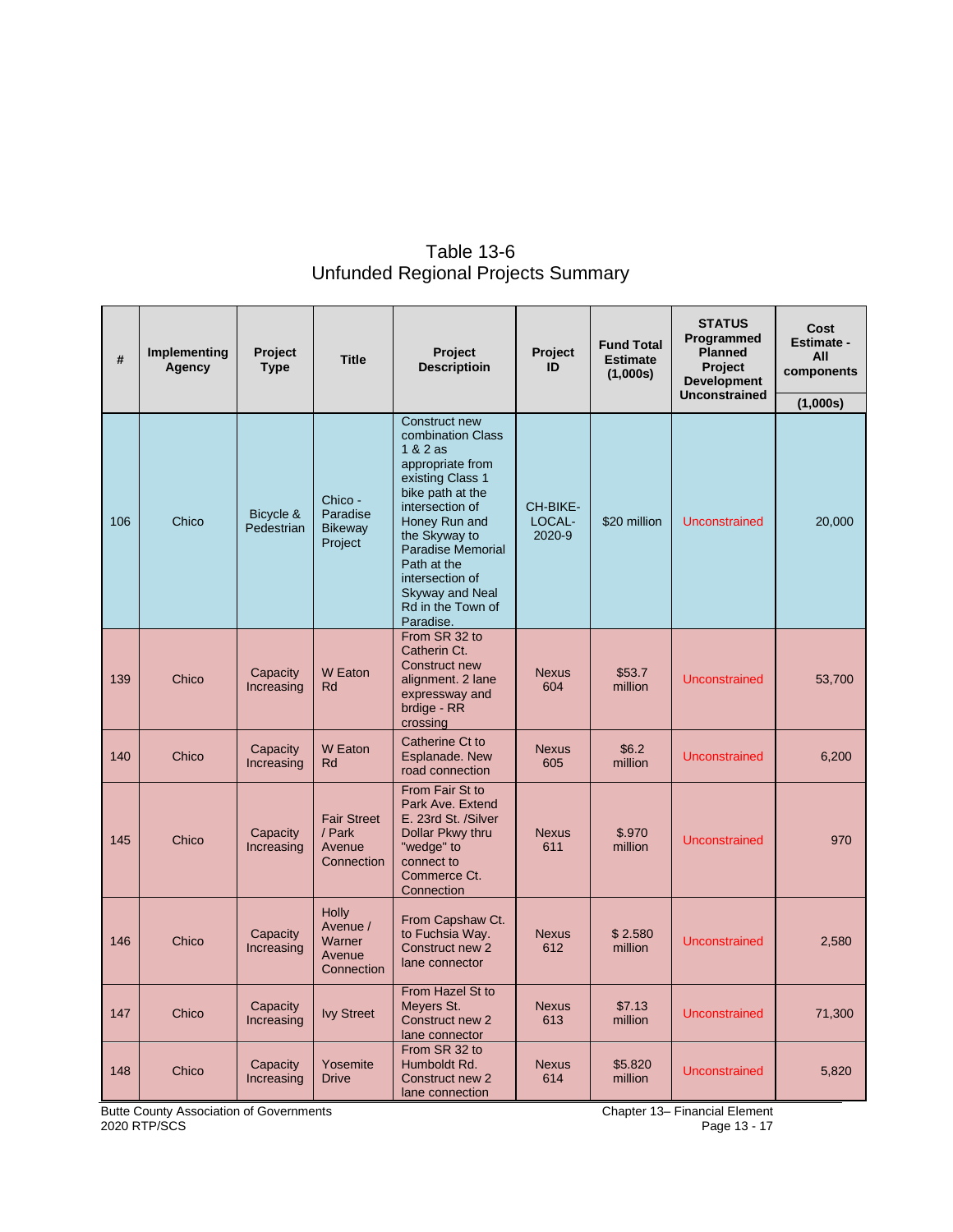| <b>Table 13-6</b>                              |
|------------------------------------------------|
| Unfunded Regional Projects Summary - Continued |

| #   | Implementing<br>Agency | <b>Project Type</b>                       | <b>Title</b>                                    | <b>Project</b><br><b>Descriptioin</b>                                                                                                       | <b>Project ID</b>                            | <b>Fund</b><br><b>Total</b><br><b>Estimate</b><br>(1,000s) | <b>STATUS</b><br>Programmed<br><b>Planned</b><br><b>Project</b><br><b>Development</b><br><b>Unconstrained</b> | Cost<br><b>Estimate -</b><br>All<br>components<br>(1,000s) |
|-----|------------------------|-------------------------------------------|-------------------------------------------------|---------------------------------------------------------------------------------------------------------------------------------------------|----------------------------------------------|------------------------------------------------------------|---------------------------------------------------------------------------------------------------------------|------------------------------------------------------------|
| 150 | Chico                  | Capacity<br>Increasing                    | <b>Silver</b><br><b>Dollar Way</b><br>Extension | From MLK<br>Parkway to Fair<br>St. Connect exist<br>road stubs                                                                              | Nexus 616                                    | \$2.76<br>million                                          | Unconstrained                                                                                                 | 2,760                                                      |
| 163 | Chico                  | Maintenance,<br>Operations,<br>and Safety | Manzanita/<br>Madrone                           | Roundabout<br>(within existing<br>ROW)                                                                                                      | Nexus 630                                    | \$.404<br>million                                          | Unconstrained                                                                                                 | 404                                                        |
| 168 | Chico                  | Capacity<br>Increasing                    | <b>West Park</b><br>Extension                   | <b>Extension from</b><br>Midway to<br>Otterson Dr<br>(Bridge at creek)                                                                      | Nexus 635                                    | \$9.39<br>million                                          | Unconstrained                                                                                                 | 9,390                                                      |
| 170 | Chico                  | Maintenance,<br>Operations,<br>and Safety | Eaton Rd/<br>Ceanothus<br>Ave                   | 1-Lane<br>Roundabout                                                                                                                        | Nexus 637                                    | \$1.16<br>million                                          | Unconstrained                                                                                                 | 1,160                                                      |
| 171 | Chico                  | Maintenance,<br>Operations,<br>and Safety | Cohasset<br>Rd<br>Widening                      | Widen Roadway<br>to include left turn<br>lanes and flatten<br>curves between<br>and including<br>Airpark Blvd, and<br><b>Two Oaks Drive</b> | Nexus 638                                    | \$3.7<br>million                                           | Unconstrained                                                                                                 | 3,700                                                      |
| 176 | Chico                  | Capacity<br>Increasing                    | <b>SR 99</b><br><b>Auxiliary</b><br>Lanes       | E. 1st to<br>Cohasset Rd.<br>Construct<br>auxiliary lanes to<br>the outside                                                                 | Nexus 703                                    | \$40<br>million                                            | Unconstrained                                                                                                 |                                                            |
| 245 | Paradise               | Capacity<br>Increasing                    | Upper<br><b>Clark</b><br>Widening               | <b>Widen Clark Rd</b><br>from Wagstaff Rd<br>to Skyway to<br>facilitate<br>emergency<br>evacuation                                          | PAR-<br><b>CAPACITY-</b><br>LOCAL-<br>2020-5 | <b>Unfunded</b>                                            | Unconstrained                                                                                                 | 15,000                                                     |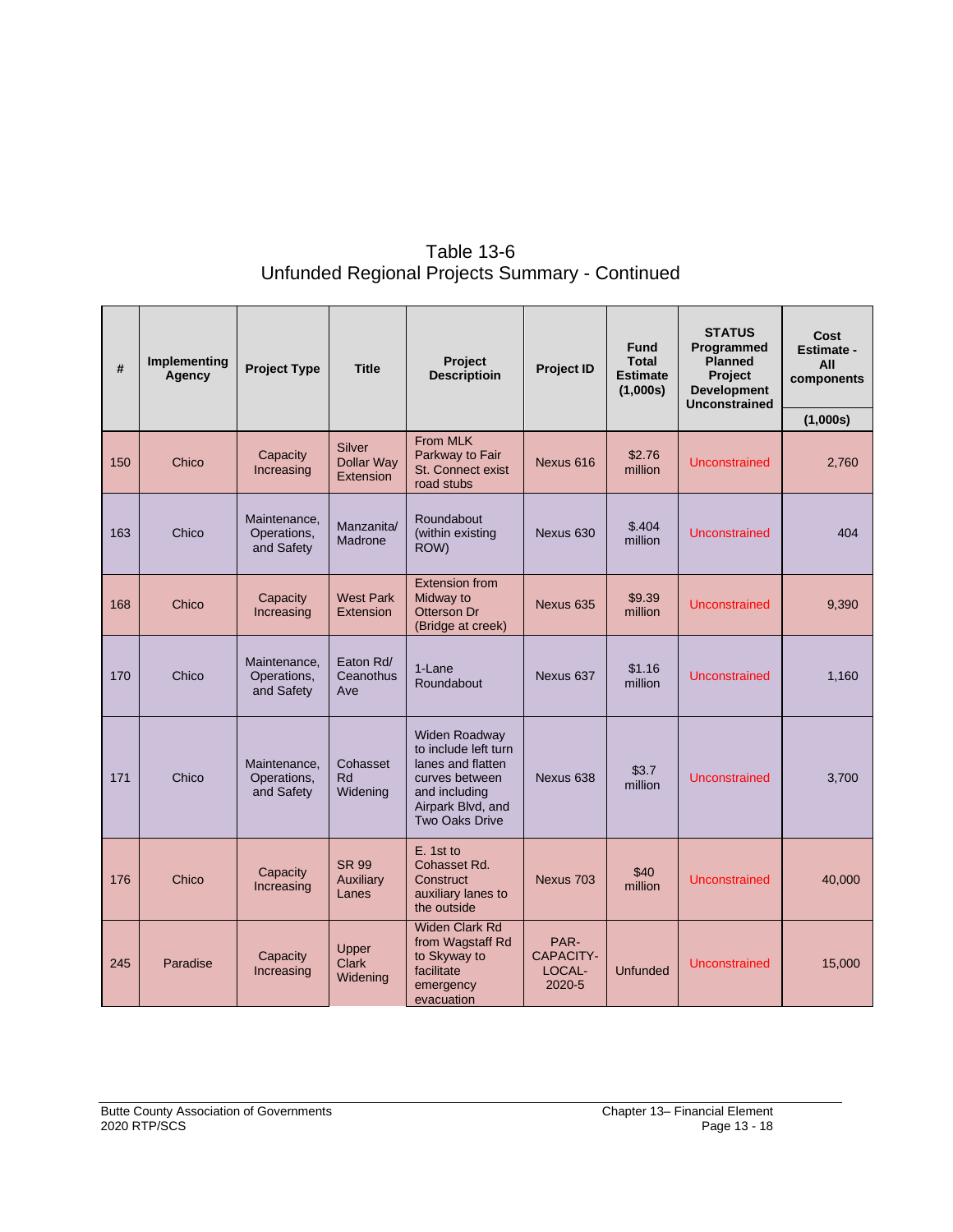#### Table 13-6 Unfunded Regional Projects Summary - Continued

| #   | Implementing<br>Agency | <b>Project Type</b>                       | <b>Title</b>                                                                          | Project<br>Project<br><b>Descriptioin</b><br>ID                                                                                                                                                                                          |                     | <b>Fund</b><br><b>Total</b><br><b>Estimate</b><br>(1,000s) | <b>STATUS</b><br>Programmed<br><b>Planned</b><br>Project<br><b>Development</b><br><b>Unconstrained</b> | Cost<br><b>Estimate -</b><br>All<br>components |
|-----|------------------------|-------------------------------------------|---------------------------------------------------------------------------------------|------------------------------------------------------------------------------------------------------------------------------------------------------------------------------------------------------------------------------------------|---------------------|------------------------------------------------------------|--------------------------------------------------------------------------------------------------------|------------------------------------------------|
| 179 | Chico                  | Bicycle &<br>Pedestrian                   | SR 32 (Nord<br>Avenue)<br>Improvements                                                | From W. Lindo<br>Ave to W. 1st<br>Street, Corridor<br>Improvements<br>(traffic flow<br>improvements,<br>bike lanes, ped<br>crossings) per<br>specific plan                                                                               | <b>Nexus</b><br>708 | \$15<br>million                                            | Unconstrained                                                                                          | (1,000s)<br>15,000                             |
| 180 | Chico                  | Maintenance,<br>Operations,<br>and Safety | SR 32 (W. 8th<br>St) at UPRR                                                          | Overpass,<br>highway over<br>railroad with<br>reinforced earth<br>retaining walls.                                                                                                                                                       | <b>Nexus</b><br>709 | \$25<br>million                                            | Unconstrained                                                                                          | 25,000                                         |
| 183 | Chico                  | Maintenance.<br>Operations,<br>and Safety | SR 99 / 20th<br><b>Street</b><br>Interchange<br>and 20th<br><b>Street</b><br>Corridor | From West of<br>MLK to East of<br>Forest Ave.<br>Reconfigure /<br>reconstruct<br>ramps to<br>increase<br>capacity.<br>Includes roadway<br>improvements /<br>roundabouts on<br>East 20th Street<br>from west of MLK<br>to east of Forest. | <b>Nexus</b><br>713 | \$19<br>million                                            | Unconstrained                                                                                          | 19,000                                         |
| 184 | Chico                  | Maintenance,<br>Operations,<br>and Safety | <b>SR 99 at</b><br>Garner,<br>Esplanade<br>and Hicks<br>complex                       | Intersection<br>improvements<br>and/or I/Cs.<br>connector road<br>from Hicks to SR<br>99,<br>improvements on<br>SR 99.<br>Esplanade,<br>Hicks, and<br>Garner                                                                             | <b>Nexus</b><br>716 | \$2<br>million                                             | <b>Unconstrained</b>                                                                                   | 2,000                                          |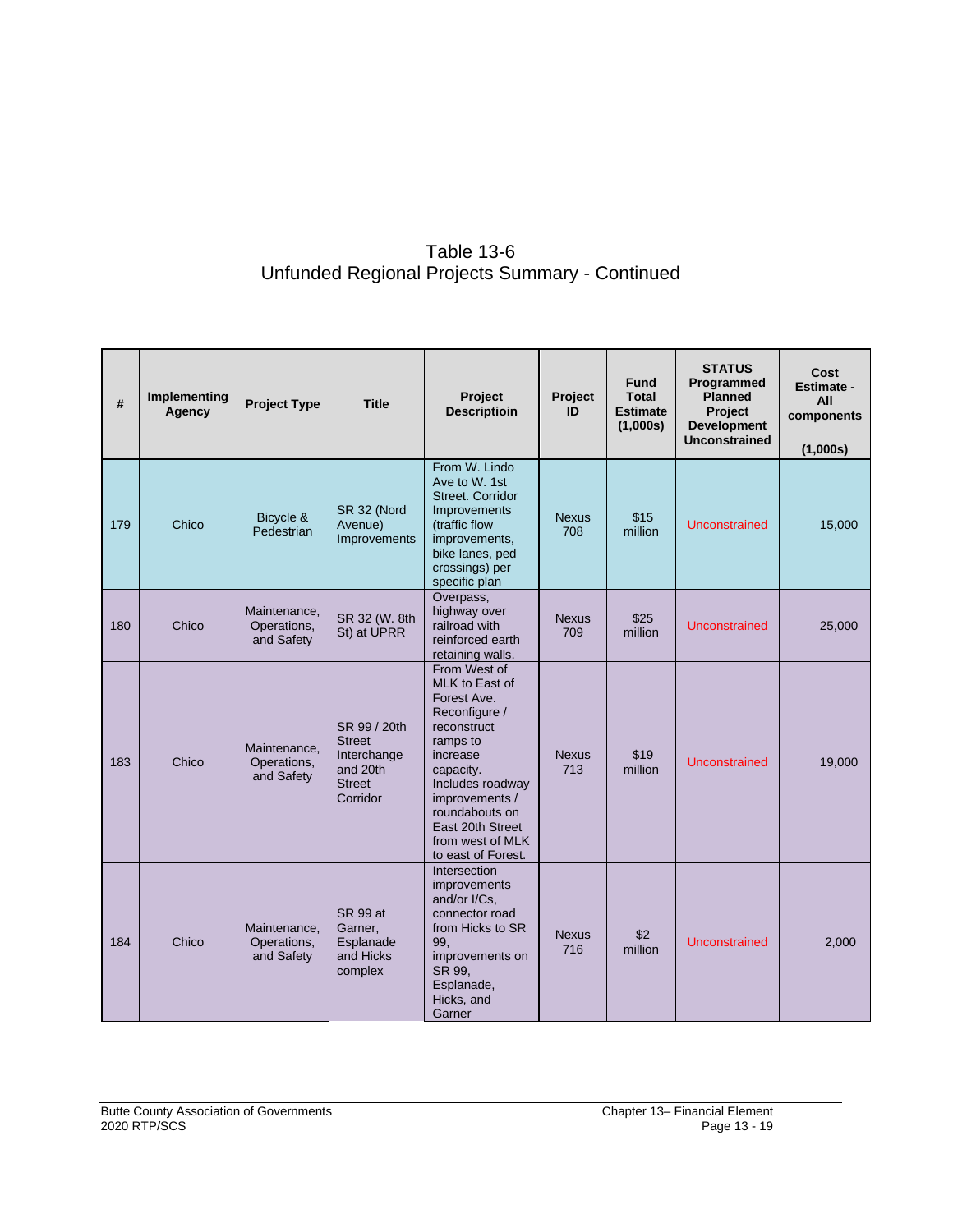| 186 | Chico | Capacity<br>Increasing | SR 99 at<br>Southgate<br>Complex<br>(Interchange)<br>and<br>connector<br>roads) | I/C and connector<br>roads (Player,<br>Fair Street,<br><b>Midway</b><br>Connection,<br>Notre Dame,<br>Speedway, West<br>Southgate, East<br>Southgate,<br>Midway.<br><b>Unfunded</b><br>estimate for<br>construction. | <b>Nexus</b><br>$717-1$ | \$40<br>million | Unconstrained | 40,000 |
|-----|-------|------------------------|---------------------------------------------------------------------------------|----------------------------------------------------------------------------------------------------------------------------------------------------------------------------------------------------------------------|-------------------------|-----------------|---------------|--------|
|-----|-------|------------------------|---------------------------------------------------------------------------------|----------------------------------------------------------------------------------------------------------------------------------------------------------------------------------------------------------------------|-------------------------|-----------------|---------------|--------|

Table 13-6 Unfunded Regional Projects Summary - Continued

| #   | Implementing<br>Agency | <b>Project</b><br><b>Type</b> | <b>Title</b>                                                       | <b>Project Descriptioin</b>                                                                                                                                                                                                                                                                                                                                                                                                                                       | <b>Project</b><br>ID                                                       | <b>Fund Total</b><br><b>Estimate</b><br>(1,000s) | <b>STATUS</b><br>Programm<br>ed<br><b>Planned</b><br><b>Project</b><br>Developm | Cost<br><b>Estimate -</b><br>All<br>compone<br>nts |
|-----|------------------------|-------------------------------|--------------------------------------------------------------------|-------------------------------------------------------------------------------------------------------------------------------------------------------------------------------------------------------------------------------------------------------------------------------------------------------------------------------------------------------------------------------------------------------------------------------------------------------------------|----------------------------------------------------------------------------|--------------------------------------------------|---------------------------------------------------------------------------------|----------------------------------------------------|
|     |                        |                               |                                                                    |                                                                                                                                                                                                                                                                                                                                                                                                                                                                   |                                                                            |                                                  | ent<br><b>Unconstra</b><br>ined                                                 | (1,000s)                                           |
| 223 | Paradise               | Bicycle &<br>Pedestrian       | Pentz Road<br>Trailway<br>Phase II<br>Project                      | Pentz Road between Pearson<br>Rd and Bille Road (1.63 miles).<br>Pentz Road between Wagstaff<br>Road and Skyway (1.56 miles).<br>Scope of the project is to<br>construct a grade separated,<br>Class I, bike-ped facility along<br>the west side of Pentz Road<br>within the project limits. This<br>project will tie into funded<br>improvements between Bille<br>Road and Wagstaff Road,<br>scheduled for completion<br>summer 2019. (PE<br>Programmed in FTIP) | 202000<br>00219                                                            | \$9.97<br>million                                | Unconstrai<br>ned                                                               | 9,970                                              |
| 240 | Paradise               | Capacity<br>Increasing        | <b>Neal Road</b><br>Widening -<br>Emergency<br>Evacuation<br>Route | <b>Widen Neal Road to facilitate</b><br>emergency evacuation.<br>Provides a critical alternative to<br>SR 191 and Skyway                                                                                                                                                                                                                                                                                                                                          | PAR-<br><b>CAPA</b><br>CITY-<br><b>LOCAL</b><br>$-2020-$<br>$\mathbf{1}$   | Unfunded                                         | <b>Unconstrai</b><br>ned                                                        | 20,000                                             |
| 241 | Paradise               | Capacity<br>Increasing        | Upper<br>Skyway<br>Widening                                        | Widen Skyway to facilitate<br>emergency evacuation                                                                                                                                                                                                                                                                                                                                                                                                                | PAR-<br><b>CAPA</b><br>CITY-<br><b>LOCAL</b><br>$-2020-$<br>$\overline{2}$ | Unfunded                                         | <b>Unconstrai</b><br>ned                                                        | 30,000                                             |
| 243 | Paradise               | Capacity<br>Increasing        | Roe Road<br>Extension<br>to SR 191                                 | Extend Roe Road to SR 191 to<br>facilitate emergency<br>evacuations                                                                                                                                                                                                                                                                                                                                                                                               | PAR-<br><b>CAPA</b><br>CITY-<br><b>LOCAL</b><br>$-2020-$<br>3              | <b>Unfunded</b>                                  | <b>Unconstrai</b><br>ned                                                        | 5,000                                              |
| 244 | Paradise               | Capacity<br>Increasing        | <b>Pentz Road</b><br>Widening                                      | <b>Widen Pentz from Town limits</b><br>to Town limits to facilitate<br>emergency evacuation                                                                                                                                                                                                                                                                                                                                                                       | PAR-<br><b>CAPA</b><br>CITY-<br><b>LOCAL</b><br>$-2020-$                   | <b>Unfunded</b>                                  | <b>Unconstrai</b><br>ned                                                        | 25,000                                             |

Butte County Association of Governments **Chapter 13– Financial Element** Chapter 13– Financial Element 2020 RTP/SCS Page 13 - 20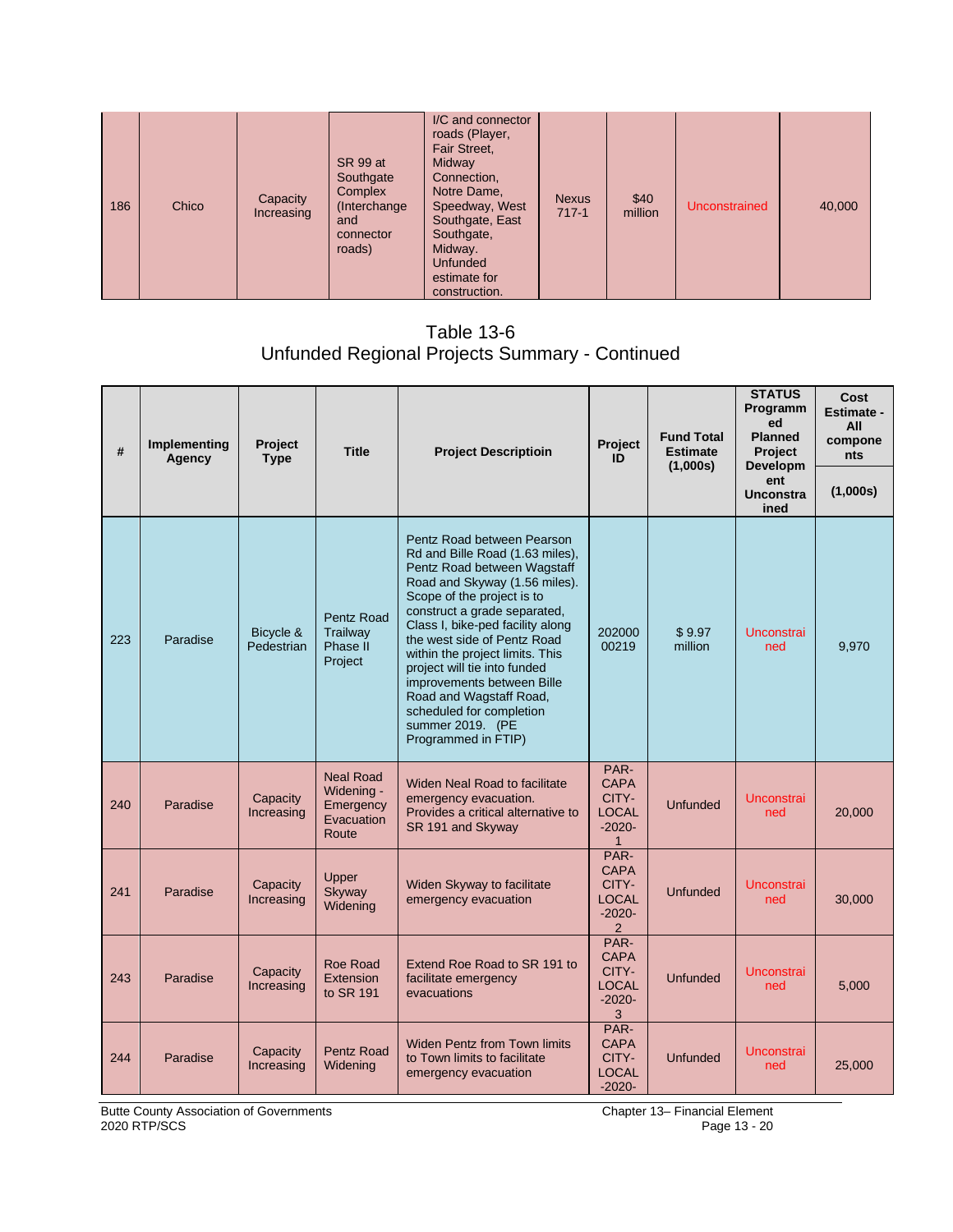|  |  |  |  |  | $\overline{a}$ |  |         |
|--|--|--|--|--|----------------|--|---------|
|  |  |  |  |  |                |  | 423,954 |

In sum, nearly \$424 million has been identified as needed improvement without a dedicated fund source. These projects are included for information only.

### **OTHER FUNDING SOURCES**

The following are examples of some methods of enhancing the revenues available for transportation.

#### **Resource and Farmland Transportation Incentive Fund**

Senate Bill 375 sites language (SCG) in Section 658080(b)(4)(C) indicating that "*The metropolitan planning organization or county transportation agency, whichever entity is appropriate, shall consider financial incentives for cities and counties that have resource areas or farmland, as defined in Section 65080.01, for the purposes of, for example, transportation investments for the preservation and safety of the city street or county road system and farm to market and interconnectivity transportation needs.* 

*The metropolitan planning organization or county transportation agency, whichever entity is appropriate, shall also consider financial assistance for counties to address countywide service responsibilities in counties that contribute towards the greenhouse gas emission reduction targets by implementing policies for growth to occur within their cities."*

While the above language indicates the MPO shall consider financial incentives, SB 375 does not identify a new source of funding to establish a financial incentive for those agencies that have policies in place to direct growth specifically to cities. Should a new source of funding occur and should local agencies have specific policies to direct growth in the cities, thus protecting resource areas or farmlands, the MTP should be amended to identify the criteria and mechanism for the incentive.

#### **Regional Impact Fee**

Growth and development pressures continue in Butte County. Planning an efficient and affordable transportation system to alleviate existing traffic congestion and support future development within the region will need a new revenue source. Leveraging regional funds for other state and federal funds such as the STIP has increasingly become more important.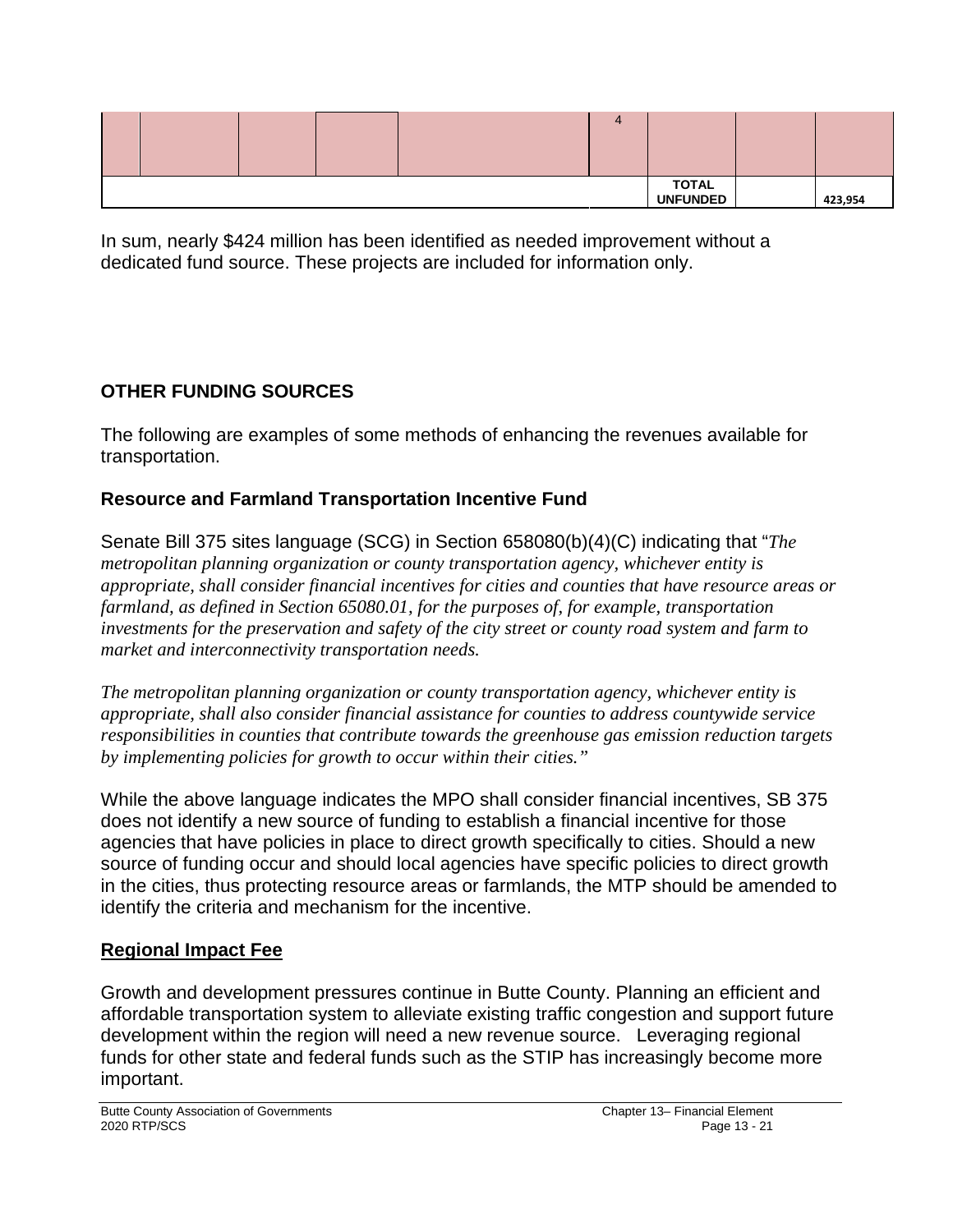Could regional development impact fees be used to finance regional facilities? Such a system could integrate infrastructure provision and tax policy to create equity both across jurisdictions and between the different levels of government.

There are examples of regional impact fees in California and Nevada. The cities of the Coachella Valley (Palm Springs, Cathedral City, Rancho Mirage, Palm Desert, Indian Wells, La Quinta, Indio and Coachella) and Riverside County have collected impact fees on new development since 1986 to protect endangered wildlife. The fee is \$600 per acre. The Coachella Valley has also collected regional impact fees for transportation since 1988. This Transportation Uniform Mitigation Fee is tied to a ½ cent sales tax approved by voters. That proposition included a "return to source" concept, where the TUMF fees are to be split between the cities (35%), the region (40%), and regional transit (25%). Funding is revoked for cities in the region that do not require regional impact fees.

In Placer, Solano, Stanislaus, San Joaquin, and Yuba Counties, the county and some or all of the cities have instituted joint county facilities fees. The cities collect the fees and pass them on to the county, where they are used for new construction and expansion of regional facilities, including regional transportation, habitat preserves, and county facilities such as jails. The Regional Transportation Commission of Washoe County (Reno, Nevada) has the authority for regional transportation impact fees. Regional impact fees outside of Reno are about 15% higher than those inside the city. Inside Reno, regional transportation impact fees range from \$500/1,000 square feet for manufacturing, to \$3,700/1,000 square feet for large box retail.

#### **Sales Tax Increase**

The State legislature has given local jurisdictions the ability to increase the retail transaction use tax, or sales tax, up to 1 percent, which can be earmarked for specific purposes. A majority vote is required on such an increase. A number of California counties, including Sacramento, San Francisco, Contra Costa, Santa Clara, Santa Cruz, Mendocino, and Lake Counties have voted to increase the sales tax by ½ percent to finance specific transportation improvements. In Sacramento County, this ½ percent sales tax is expected to raise \$920 million over 20 years. In 2007, 19 counties in California have special transportation taxes. These counties are referred to as "Self-Help" Counties.

# **Fuel Tax Increase**

With the passage of SB 1, it is unlikely the voters of California would approve another fuel tax increase. With overall revenues declining, the CTC is looking at alternative fund source methods to replace the fuel tax. As electric vehicles become more frequent in numbers and new vehicles become more efficient, the fuel tax revenues will continue to decline.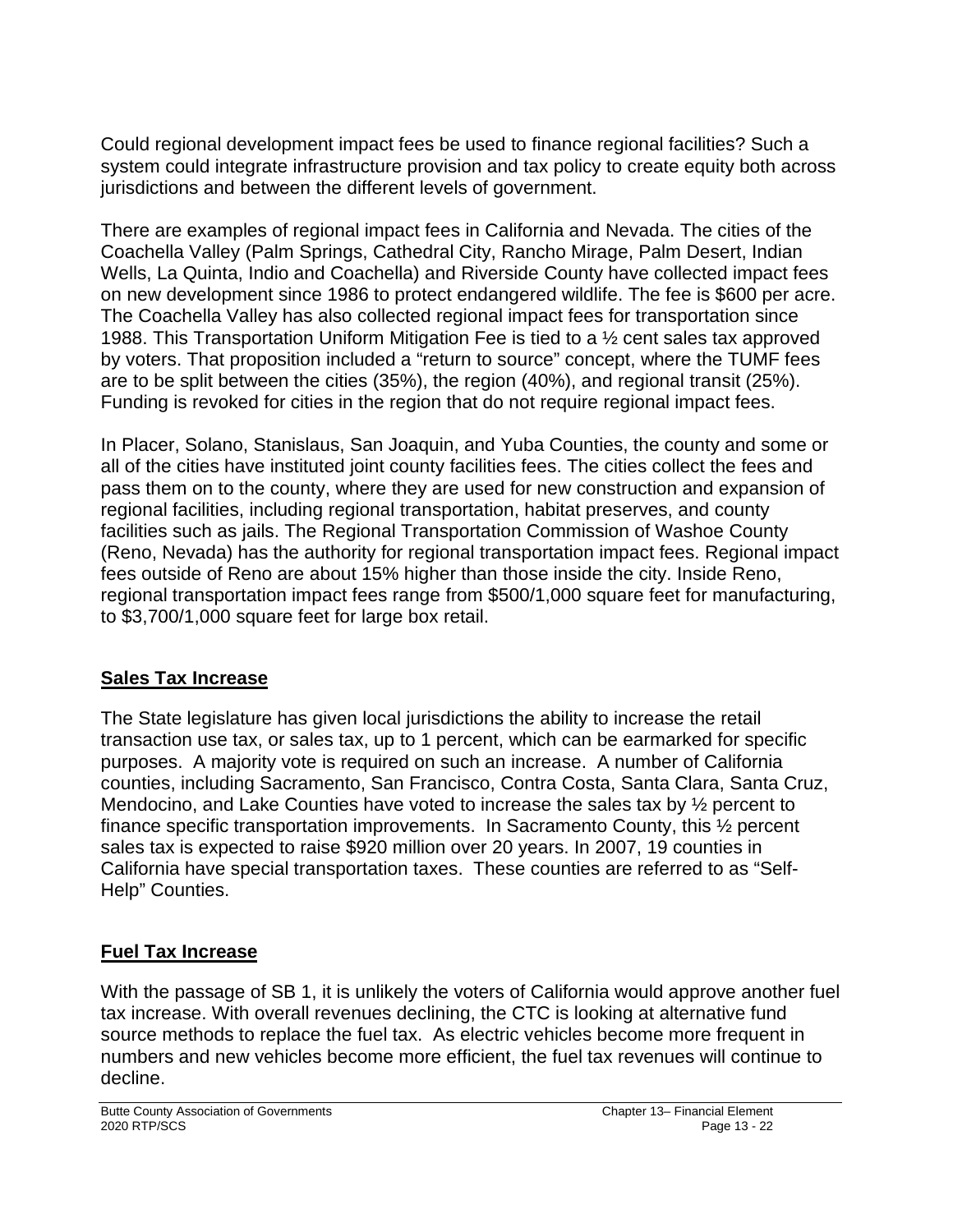#### **Traffic Mitigation Fees**

Currently used in several areas of Butte County, traffic mitigation fees can be a means to fund roadway, transit, bicycle, and other improvements through assessment of trip-end fees on new development. A capital improvement program is developed based on needs established for future development. A per-trip fee is then calculated based on the total trip generation of new development.

Chico and Butte County use a similar system to fund transportation improvement needs in the Chico Urban Area. A fee is charged to each housing unit based on the land use density capacity at buildout divided into the transportation improvements required at buildout. This Street Facilities Fund then finances the improvements, as they are needed.

# **Air Quality Mitigation Fees**

Similar to traffic mitigation fees, air quality mitigation fees are assessed on new residential and commercial construction based on the amount of pollutants expected to be generated. The Tahoe Regional Planning Agency (TRPA) currently combines traffic and air quality mitigation fees based chiefly on the number of trips expected to be generated by a development, using one method to mitigate both the congestion and air quality degradation that may be expected as a result of additional vehicle trips. These fees are then claimed by jurisdictions for transit and roadway capital improvement programs.

# **Motor Vehicle Fee**

The State currently charges a fee on those who own and operate vehicles in the State of California, for registration and for licensing. Two special programs have been authorized to assess special fees on the motor vehicle tax; \$1 is assessed to fund freeway call box systems and up to \$4 is assessed for air quality programs. Counties are not currently authorized to impose a vehicle registration fee; enabling legislation would have to be enacted by the State legislature to allow such a program.

# **Parking Fee/Tax**

A parking fee is charged for vehicles to park in a particular space, and can be effectively used for on-or-off street parking. The fee could be linked with the transportation-system impact of persons using those parking spaces. A parking tax is a levy on the use of offstreet commercial or employer provided parking spaces. The tax is typically collected as a percentage of the total parking charge paid by the motorist and forwarded to the agency (e.g. city) by the parking lot owner or operator.

Counties are not presently authorized to levy parking taxes; however, cities in California may implement a tax under their individual charters. In order for a county to levy a